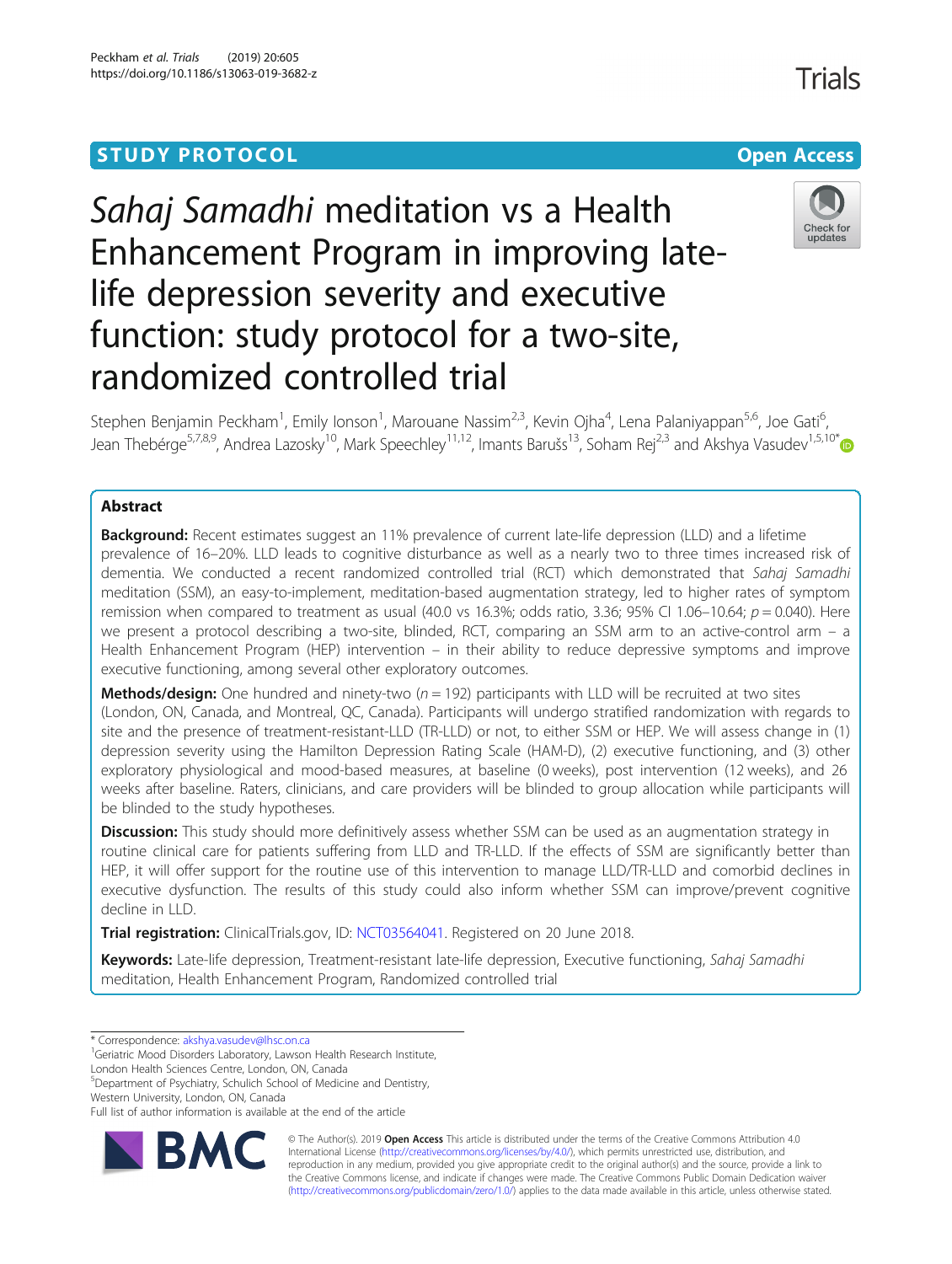## Background

## Late-life depression

The older adult population is growing worldwide with those aged 60 years and older to comprise over 22% of the global demography by 2050 [\[1](#page-13-0)]. In some regions of the world, such as North America, this shift is predicted to occur within the next 10 years [[2](#page-13-0)–[4\]](#page-13-0). An estimated 15% of individuals within this age group are currently living with a mental illness [\[5](#page-13-0)]. Late-life depression (LLD), specifically, has been found to have a current prevalence of 11% [[6](#page-13-0)] and a lifetime prevalence of 16–20% [[7,](#page-13-0) [8\]](#page-13-0). Direct healthcare costs incurred through treatment of LLD patients are approximately 33% higher than for their non-depressed counterparts [\[9](#page-13-0)] and have been reported to be as high as CAD\$5 billion per year in Canada, alone [[10](#page-13-0)]. Indirect costs (e.g., informal caregiving; suicide) have been reported to be as high as CAD\$1.8 billion [\[11](#page-13-0)]. These considerable costs could be reduced by the successful treatment of LLD and its treatment-resistant variant (TR-LLD).

The standard treatment for LLD is the use of antidepressants, such as selective serotonin-reuptake inhibitors (SSRIs), and/or psychotherapy. These current treatments, however, have significant limitations. Patients are frequently not able to tolerate adequate doses and, as such, there is often poor compliance with pharmaceutical-based treatment plans. In addition, the monoamine theory of depression does not seem to address other psychosocial circumstances which have been implicated in the precipitation and maintenance of depression [\[7](#page-13-0)]. Given the above, it is no surprise that treatment resistance (TR) is prevalent in up to 60% of patients with LLD [\[12](#page-13-0)]. Also, it has also been shown that as many as 30% of patients with LLD discontinue their antidepressants within 6 months of initiation due to drug-related adverse effects [[12](#page-13-0)].

Alternatives to pharmaceutical management of LLD include various psychotherapy interventions. Such evidencebased interventions include problem-solving therapy, interpersonal therapy, and cognitive behavioral therapy [[12](#page-13-0), [13\]](#page-13-0). Despite the efficacy of these therapies there is often a lack of trained professionals, inability to access this care, or, in patients where therapy is available, a wait time of up to 18 months [\[14\]](#page-13-0). The prevalence of LLD, associated costs, lack of response to pharmacotherapies, and difficulty accessing conventional psychotherapies and pharmacotherapy consultations raises the need to find novel, cost-effective, and scalable interventions for this important mental health disorder.

## Depression, dementia, and other related risks/illnesses

A depressive episode has been found to nearly double a person's chance of developing dementia as shown by previous meta-analyses [\[15,](#page-14-0) [16](#page-14-0)]. Studies also have demonstrated that 30–50% of LLD patients show impairments in cognitive functioning [\[17\]](#page-14-0). Additionally, patients with LLD

report impairments in memory, attention, information processing, and executive functioning [\[16,](#page-14-0) [18,](#page-14-0) [19\]](#page-14-0). Executive functioning, in particular, has been found to be directly associated with LLD [\[18](#page-14-0)]. This executive dysfunction persists and significantly interferes with treatment responsiveness in LLD and has been implicated as one of the most important markers for conversion to dementia [[20](#page-14-0)]. In the United States alone, the healthcare costs associated with managing dementia have been calculated to be as high as USD\$215 billion per year [\[21\]](#page-14-0). Even though there are effective care models established for dementia, its irreversible nature highlights the importance of investigating the preventive potential of various nonpharmacological interventions such as exercise- and meditation-based therapies.

LLD and TR-LLD are also associated with a multitude of health comorbidities. These include: stress [\[22](#page-14-0)], anxiety, suicidal ideation [\[23](#page-14-0)], lower quality of life, increased medical comorbidity, and higher mortality rates compared to age-matched controls [[14](#page-13-0)]. Attempts have been made to understand the neurobiology of LLD and TR-LLD and, so far, a host of brain and other systems have been implicated including cortisol dysregulation [\[24](#page-14-0)], cardiovascular autonomic impairment [[25\]](#page-14-0), gait disturbances [\[26](#page-14-0)–[28](#page-14-0)], increased presence of inflammatory markers [[20](#page-14-0), [29,](#page-14-0) [30](#page-14-0)], sleep disturbances [\[31](#page-14-0), [32\]](#page-14-0), as well as structural and functional brain changes [[33](#page-14-0)–[35](#page-14-0)]. It is hence important to assess changes, if any, in these pathophysiological pathways. It is possible that any new treatment strategy for LLD and/or TR-LLD could lead to reversal of these changes.

#### Sahaj Samadhi meditation

Recent research has shown benefits of some mind-body (e.g., yoga, tai chi, mindfulness) interventions in reducing depressive symptoms across the age span [[36](#page-14-0)–[40](#page-14-0)]. Sahaj Samadhi meditation (SSM) is a less-investigated meditation intervention which differs from others as it lets the practitioner attain a deep state of relaxation aided by the use of a personalized mantra, which is to be used only when needed, during the meditation practice. It does not require focus on one's thoughts or environment, on mindfulness or on frequently repeating a mantra as in focus-based meditation techniques.

The authors conducted a recent randomized controlled trial (RCT) on SSM in LLD compared to a treatment-as-usual (TAU) arm. It was observed that those in the SSM arm had a significantly greater decrease in depressive symptoms compared to the TAU arm (mean point-change difference − 2.66; 95% CI − 5.05 to  $-0.26$ ;  $p = 0.030$ ), with 40% of SSM participants entering remission compared to 16.3% in the TAU arm (odds ratio of 3.36; 95% CI 1.06 to 10.64;  $p = 0.040$  [\[37\]](#page-14-0). There were no reported side effects associated with SSM.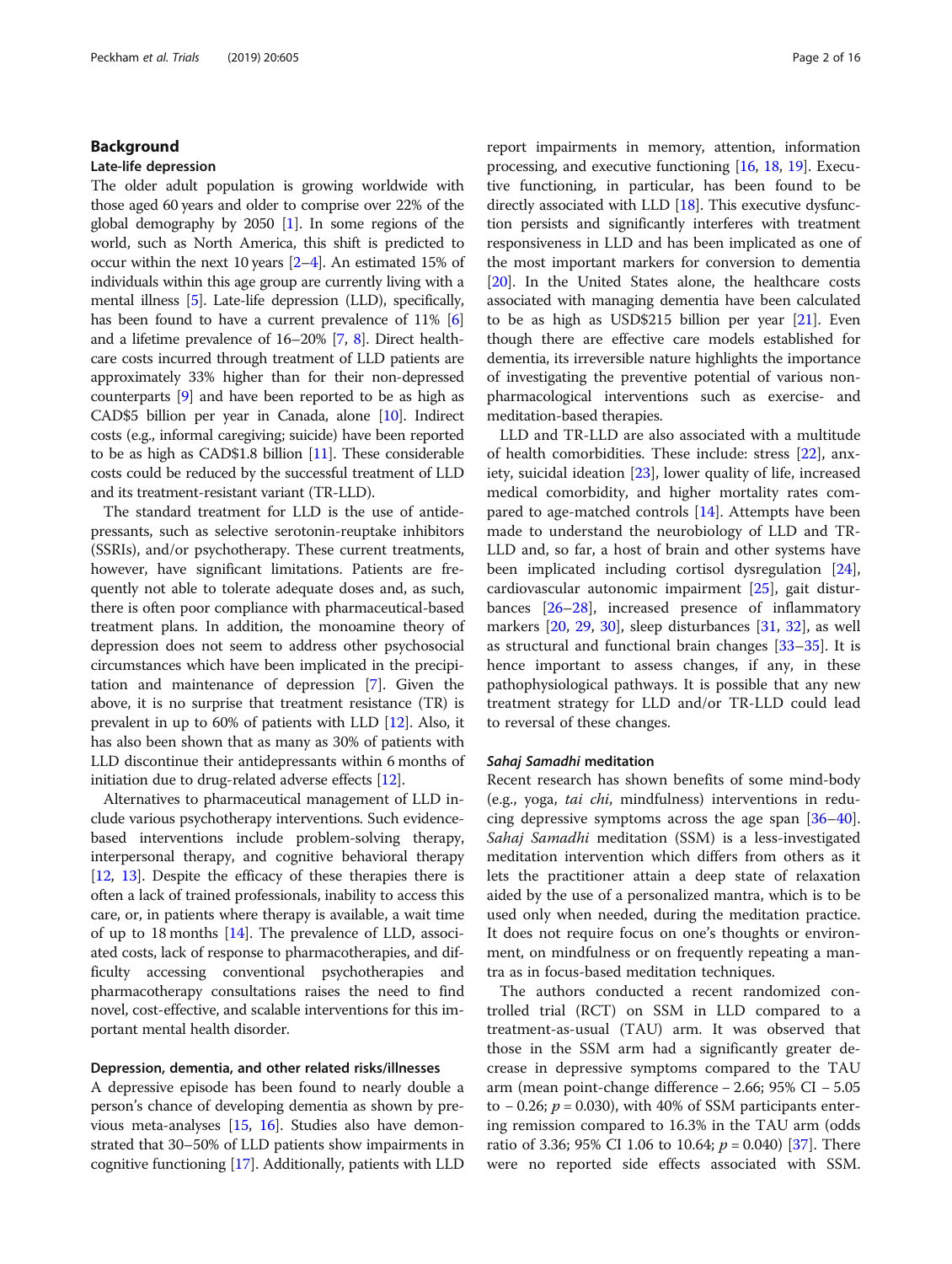Additionally, participants' qualitative feedback included remarks stating that SSM is easily learned and can be practiced as part of a daily routine. The observed practical benefits of SSM included relative affordability, the ability to be taught in a group setting, and easy transferal to community/clinical settings [\[37](#page-14-0), [39\]](#page-14-0). SSM may additionally ameliorate the cognitive impairments associated with LLD and TR-LLD as other transcendental meditation techniques – practiced twice a day, 2 days per week, for 12 weeks (as in the present study) – have shown improvements in this domain [[41\]](#page-14-0). Furthermore, there is some pilot data to suggest that the category of meditation to which SSM belongs, namely automatic selftranscendental meditation (ASTM), positively affects immune responses to stress [\[42\]](#page-14-0).

For the purpose of further exploration of the beneficial effects of SSM we plan to conduct a study with the primary hypothesis that SSM, compared to an active control, will lead to a significant improvement of depressive symptoms in participants with LLD at 12 weeks and that this effect will persist at 26 weeks. We will also examine a secondary hypothesis that SSM leads to an improvement in other variables including executive function. Exploratory outcomes will be changes in anxiety, quality of life, gait, and central as well as peripheral immune function.

#### Methods/Design

#### Aims

The objective of this study is to compare the effects of Sahaj Samadhi meditation (SSM) on related psychological and biological outcomes against an active control, the Health Enhancement Program (HEP).

Primary outcome: the primary outcome measure will be change in depression scores in the SSM arm compared to HEP at 12 weeks. We will also assess the percentage of SSM participants who will meet the clinical criteria for remission compared to HEP at 12 weeks. Lastly, we will assess whether participants in the SSM arm will continue to have reduced depression scores at the 26-week follow-up.

Secondary outcome: the secondary outcome measure will be a neuropsychological battery for assessing executive function with an emphasis on planning and organization ability, at the primary endpoint of 12 weeks.

Exploratory outcomes: for a complete list of such outcomes and their associated hypotheses, please refer to Table [1](#page-3-0).

## Design

The study is a two-site (London, Ontario (ON), Canada, and Montreal, Quebec (QC), Canada), 12-week, RCT in which raters, clinicians, and care providers will be blinded to participant group allocation and participants will be blinded to study hypotheses. Participants will attend three assessment sessions (baseline/0 weeks, 12 weeks, and 26 weeks) in a research-hospital setting.

Participants will attend either SSM or HEP for four consecutive days of training for 2 h per day. Following the 4 days of initial training, participants will attend 1-h weekly follow-up sessions of HEP or SSM for 11 subsequent weeks. See Fig. [1](#page-4-0) for an outline of the study assessments and the intervention schedule. A subset of participants will be recruited in an exploratory sub-study examining neurobiological brain changes associated with depression and any changes in depressive symptoms, with magnetic resonance image (MRI) scanning to take place at the 0-week and 12-week time points. Patients will also be offered the opportunity to participate in substudies designed to assess the effects of SSM versus HEP on (1) gait as measured by a standardized gait mat, (2) peripheral inflammatory markers, (3) sleep as measured by a proprietary Actigraph, and (4) change in level of mindfulness, awareness as well as shifts in level of consciousness.

## Recruitment

Potential participants who meet the inclusion/exclusion criteria will be referred by their family physician or any specialists involved in their care. Participants may also hear about the study through strategically placed public advertisements at local community centers, clinics, hospital units, and/or libraries. A member of the research team will initiate contact and provide full information of the study – as a letter of information (LOI) and consent form in London, ON, as well as in Montreal, QC.

We will provide a minimum time interval of 24 h to all potential participants to review the relevant study information. Afterwards, a member of the research staff will contact them to schedule an assessment for eligibility and a baseline data assessment.

Recruitment is expected to occur over a 26- to 36 month period at a rate of two participants per week. The SSM or HEP group interventions will be run only upon enrollment of a minimum sample of eight and a maximum allowable sample of 20 participants. Randomization of each group will be block stratified with a random block size allocation, by study location (London or Montreal) as well as the presence or not of TR (defined below).

## Participants

Research participants will be 192 men and women between 60 and 85 years of age who meet the criteria for a mild or moderate major depressive episode according to a structured clinical interview using the Mini International Neuropsychiatric Interview (MINI) [\[43](#page-14-0)]. This will be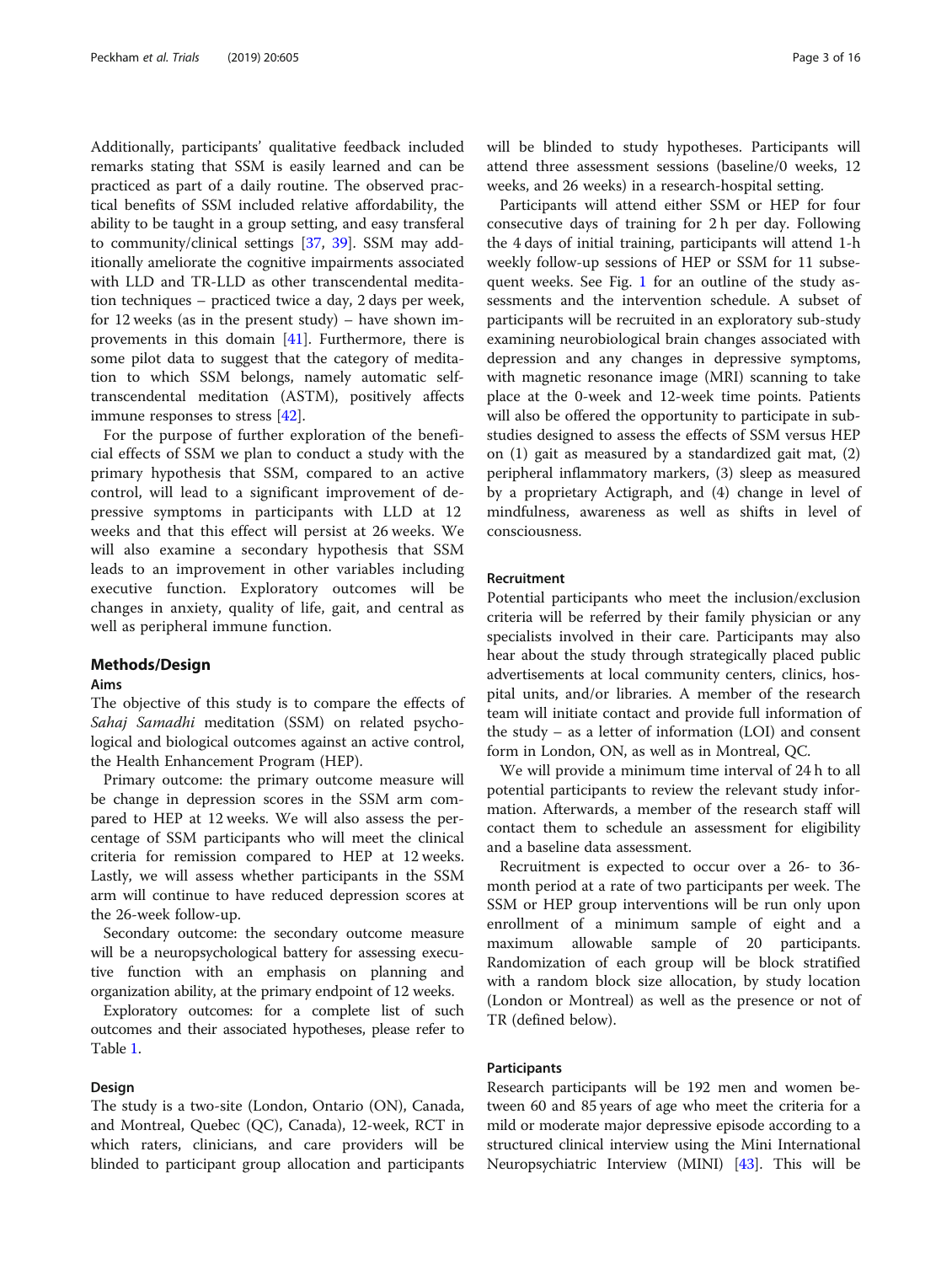#### <span id="page-3-0"></span>Table 1 Objectives and hypotheses

| Objective |                                                                                                                                                                                                                                                                                                                                                                                                                                               | Hypothesis                                                                                                                                                                                                                                                                                                                                                                                                                       |  |
|-----------|-----------------------------------------------------------------------------------------------------------------------------------------------------------------------------------------------------------------------------------------------------------------------------------------------------------------------------------------------------------------------------------------------------------------------------------------------|----------------------------------------------------------------------------------------------------------------------------------------------------------------------------------------------------------------------------------------------------------------------------------------------------------------------------------------------------------------------------------------------------------------------------------|--|
|           | Primary                                                                                                                                                                                                                                                                                                                                                                                                                                       |                                                                                                                                                                                                                                                                                                                                                                                                                                  |  |
|           | 1. Using a 12-week RCT, assess whether SSM improves depressive symp-<br>toms in LLD compared to an active-control condition; HEP                                                                                                                                                                                                                                                                                                              | (a) In participants with LLD, SSM participants, compared to HEP<br>controls, will have a greater reduction in depressive symptoms from<br>baseline to 12-week follow-up, as measured by the Hamilton Rating<br>Scale for Depression (HRSD-17)<br>(b) Compared to HEP, a higher percentage of SSM LLD participants will<br>meet the clinical criteria for remission, as defined by HRSD-17 scores <<br>8 at the 12-week follow-up |  |
|           | Secondary                                                                                                                                                                                                                                                                                                                                                                                                                                     |                                                                                                                                                                                                                                                                                                                                                                                                                                  |  |
| 2.        | To assess the effects of SSM on a specific executive function, i.e.,<br>organization ability in LLD                                                                                                                                                                                                                                                                                                                                           | In participants with LLD, compared to HEP, SSM will be associated with<br>better organization ability, at 12-week follow-up                                                                                                                                                                                                                                                                                                      |  |
|           | Exploratory                                                                                                                                                                                                                                                                                                                                                                                                                                   |                                                                                                                                                                                                                                                                                                                                                                                                                                  |  |
| 3.        | To assess the effects of SSM on other executive function domains in<br><b>LLD</b>                                                                                                                                                                                                                                                                                                                                                             | In participants with LLD, compared to HEP, SSM will be associated with<br>better executive functions, at 12-week follow-up                                                                                                                                                                                                                                                                                                       |  |
| 4.        | To assess the effects of SSM on global cognition in LLD                                                                                                                                                                                                                                                                                                                                                                                       | In participants with LLD, compared to HEP, SSM will be associated with<br>better global cognition, at 12-week follow-up                                                                                                                                                                                                                                                                                                          |  |
| 5.        | Using magnetic resonance spectroscopy (MRS), assess the effects of<br>SSM on functional connectivity measured by rs-fMRI particularly within<br>the area implicated on the default mode network, volume increase in<br>the bilateral hippocampi and posterior cingulate cortices and levels of<br>glutathione (GSH)                                                                                                                           | Compared to HEP, SSM will show an increase in functional connectivity<br>especially within the area implicated on the default mode network and<br>also a volume increase in the bilateral hippocampi and posterior<br>cingulate cortices and an increase in levels of GSH in key mood-<br>regulating brain areas (ventro-medial prefrontal cortex)                                                                               |  |
| 6.        | To investigate whether SSM intervention is associated with sustained<br>improvements in participants' views of disability (WHODAS 2.0), sleep<br>(Athens Insomnia Scale), quality of life (Euro-QOL), anxiety (Generalized<br>Anxiety Disorder GAD-7, and overall psychological well-being (Ryff's<br>Scales of Psychological Well-Being; SPWB 9 items) at 12-week follow-up<br>compared to HEP                                               | SSM will be superior to HEP at 12 weeks on all self-rated measures of<br>disability, sleep, quality of life, anxiety, and psychological well-being                                                                                                                                                                                                                                                                               |  |
| 7.        | To investigate the effects of SSM and HEP on mood and cognition at<br>26-week follow-up                                                                                                                                                                                                                                                                                                                                                       | SSM will continue to be superior to HEP at 26-week follow-up with re-<br>gard to HRSD-17 scores and executive functioning                                                                                                                                                                                                                                                                                                        |  |
| 8.        | To identify and quantify the extent of gait impairment in participants<br>with LLD and explore the effects of SSM intervention on gait<br>impairments at 12 weeks                                                                                                                                                                                                                                                                             | SSM will be superior to HEP in improving gait measures, including<br>stride length, gait velocity and fear of falling and risk of falling as<br>measured by the Falls Efficacy Scale - International (FES-I) at 12-week<br>follow-up                                                                                                                                                                                             |  |
| 9.        | To explore whether blood inflammation markers, circadian rhythm, and<br>sleep quality (Acti-watch), predict treatment response with SSM                                                                                                                                                                                                                                                                                                       | Depression and anxiety symptoms will be associated with levels of<br>inflammatory markers. Levels of inflammatory markers will be<br>decreased, as well as circadian rhythm and sleep quality (Acti-watch)<br>will be improved, in the SSM participants at 12-week follow-up com-<br>pared to HEP, which in turn will be associated with greater reductions<br>in depression/anxiety scores                                      |  |
|           | 10. To assess participant experience after participating in the interventions<br>(SSM or HEP)                                                                                                                                                                                                                                                                                                                                                 | Using the semi-structured McGill Illness Narrative Interview, elucidate<br>what is the participant experience participating in either SSM or HEP?                                                                                                                                                                                                                                                                                |  |
|           | 11. To assess the extent to which participanting in SSM or HEP is<br>associated with any change in mindfulness scores using the Five Facet<br>Mindfulness Questionnaire (FFMQ)                                                                                                                                                                                                                                                                | Compared to HEP, SSM is associated with greater increases in FFMQ<br>mindfulness scores. This in turn is associated with greater<br>improvements in HRSD-17 depression scores (see main outcome<br>section)                                                                                                                                                                                                                      |  |
|           | 12. To explore whether there are any changes in level of consciousness, at<br>week 12, participants will fill out the self-report Phenomenology of<br>Consciousness Inventory (PCI) after their meditation session for the<br>SSM group or analogous activities for the HEP group<br>UCD Haalth Enhancement Dreamen U.D. late life depression rs fUDI resting state functional magnetic recononce imaging DCT randomized controlled trial CCM | Participants practicing SSM will be in an altered state of consciousness<br>compared to participants engaged in HEP                                                                                                                                                                                                                                                                                                              |  |

HEP Health Enhancement Program, LLD late-life depression, rs-fMRI resting state functional magnetic resonance imaging, RCT randomized controlled trial, SSM Sahaj Samadhi meditation

confirmed by a score of between 10 and 22 on the Hamilton Rating Scale for Depression (HRSD-17) [[44](#page-14-0), [45\]](#page-14-0).

## Eligibility assessment

Potential participants will be screened as per eligibility criteria in academic hospital settings: Parkwood Mental Health Institute in London, ON, Canada, by the Geriatric Mood Disorders Laboratory; and McGill University (Douglas Hospital, Jewish General Hospital, McGill University Health Care, St. Mary's sites) in Montreal, QC, Canada, by the GeriPARTy group. Participants who meet the inclusion criteria and who are recruited into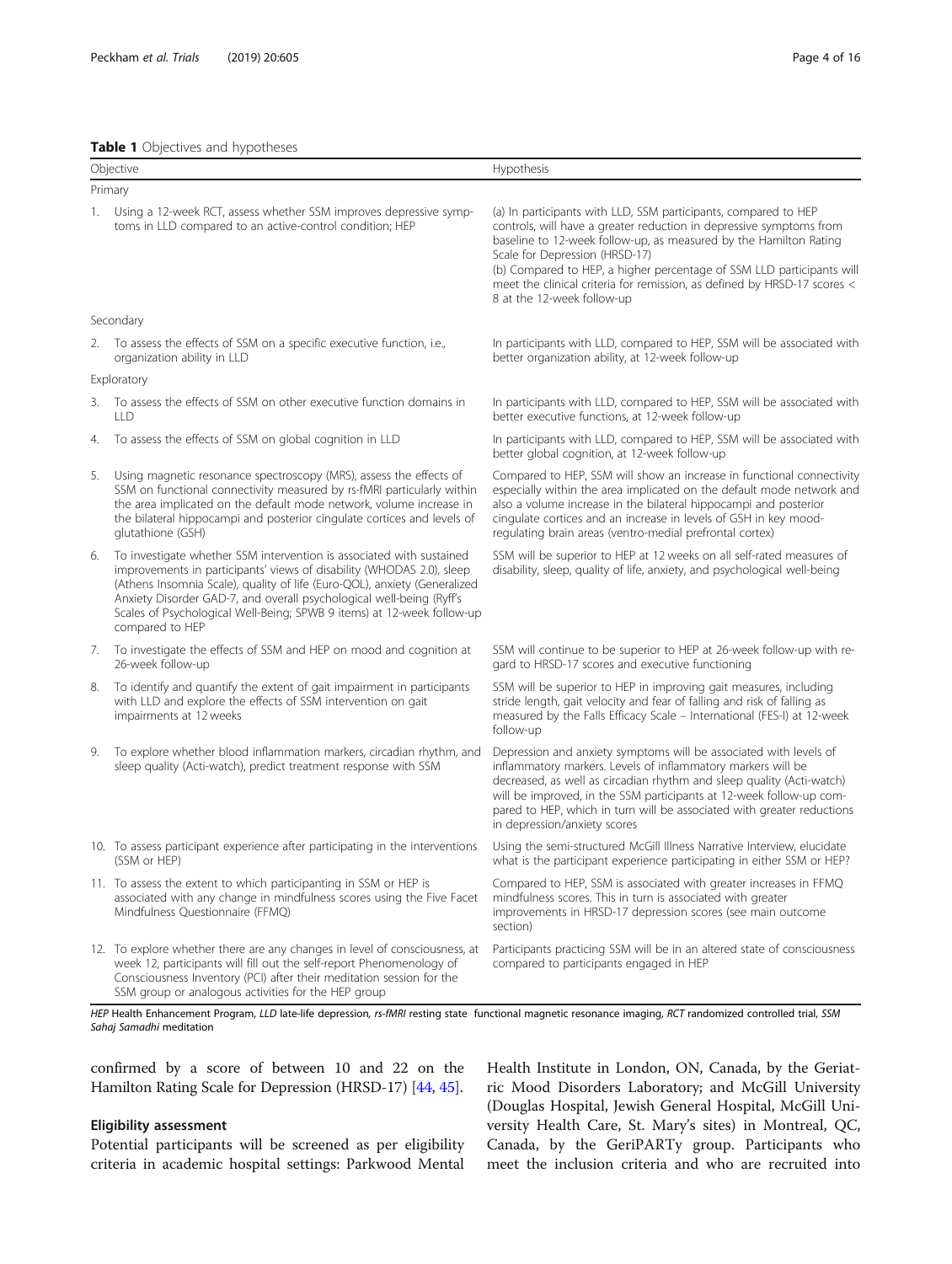<span id="page-4-0"></span>

the study will be 60–85 years old, present with a mild to moderate major depressive episode, be willing and able to attend four training sessions of the interventions as well as 75% of follow-up sessions, have sufficient language capacity (English in London, ON; English or French in Montreal, QC), have sufficient hearing to listen to instructions, be able to sit for 20–25 min without discomfort, and be willing to remain on the same antidepressants, including dosage, for the first 12 weeks of the study. Treatment resistance will be determined by the Antidepressant Treatment History Form (ATHF). TR status will be assigned to participants who are currently prescribed, or have been prescribed, in the current episode an adequate dose and duration of two different medications listed on the ATHF. An "adequate" dose will be deemed to be a rating of "3" or higher on any ATHF item [\[46](#page-14-0)–[48\]](#page-14-0).

Participants will be excluded from the study if they are unable to provide informed consent, have a severe personality disorder that would interfere with group functioning, have an IQ below 70 (as estimated by a psychological assessment), have clinically significant sensory impairment, or are currently practicing another mind-body intervention on a regular basis. Participants will also be excluded if they have clinical presence of dementia or another serious mental illness (e.g., bipolar I/II), have active or had recent substance abuse or dependence, and/or have an elevated suicide risk as assessed by the Mini International Neuropsychiatric Interview (MINI) [[43](#page-14-0)].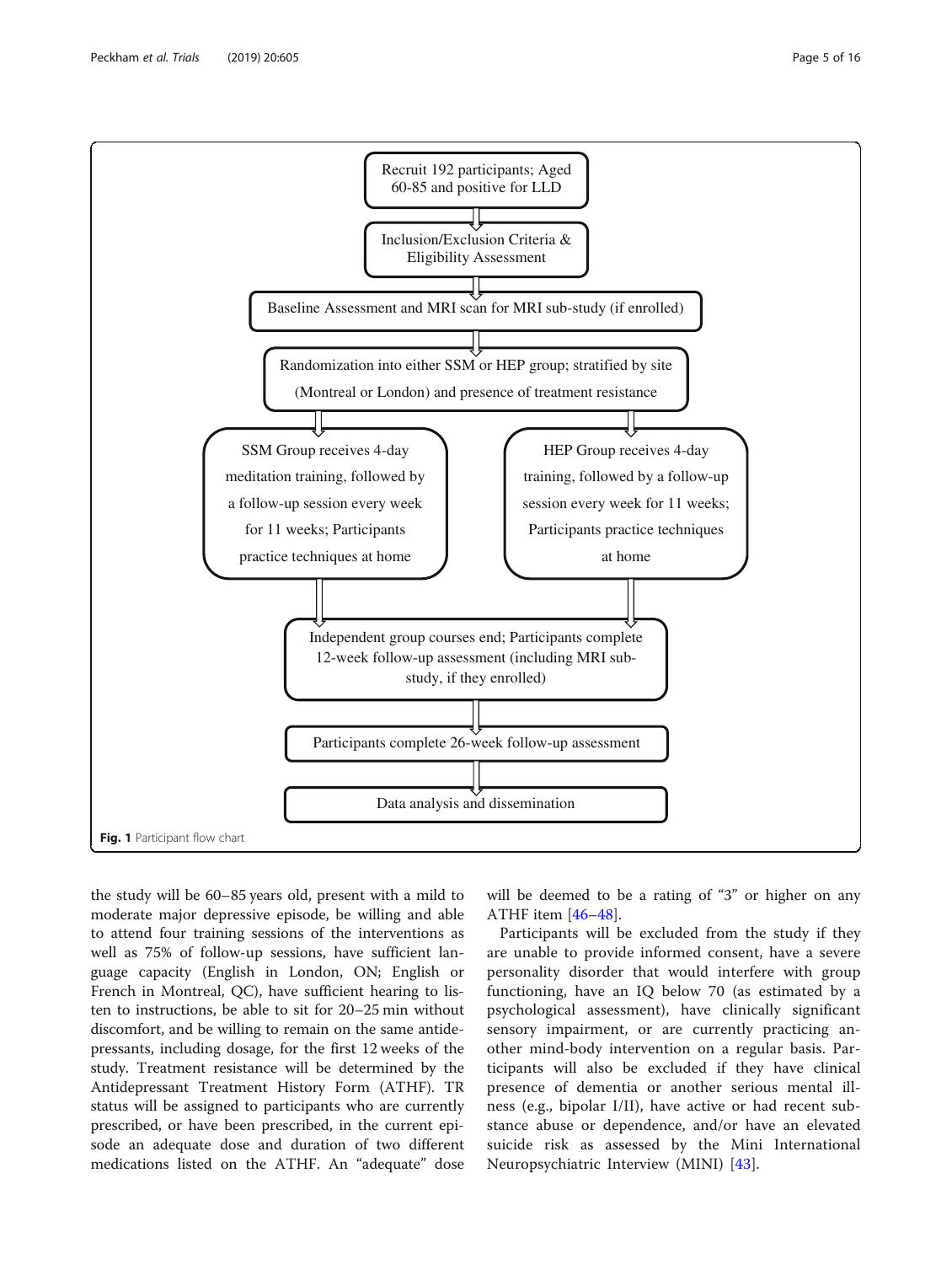## **Outcomes**

A screening assessment will be conducted to determine a participant's eligibility for the study. Following completion of the informed consent process, baseline assessments will be completed. Demographics collected at baseline include age, biological sex, and self-identified gender, ethnicity, height, weight, along with hip and waist circumference, as well as housing, marital, and employment status. A medication record will be collected as per participant report along with reconciliation from pharmacy records.

The following scales will be administered at the baseline assessments (a complete list of the assessments to be completed at different time points can be found in Table [2\)](#page-6-0).

## Primary outcome

## Hamilton Rating Scale for Depression (HRSD-17)

The primary outcome is depression scores as rated by the HRSD-17 which is a 17-item rater-administered scale that has items scored on a scale of 1–3 or 1–5. The HRSD-17 is completed by a trained rater who assesses mood, guilt, suicidal ideation, sleep disturbances, loss of appetite, weight gain/loss, hypochondriasis, sexual impairment, anxiety, insight into depressed mood, as well as physiological symptoms of depression and anxiety. The typical duration of the interview is 20–30 min. Scores on the HRSD-17 are as follows: 0–7 (minimal or not present), 8– 13 (mild), 14–18 (moderate), 19–22 (severe), and 23 + (very severe).

## Secondary outcomes

## Rey-Osterrieth Complex Figure

This neuropsychological test asks participants to copy a complex, geometric image by copying it onto a blank piece of paper [[49](#page-14-0), [50](#page-14-0)] – the "copy trial." Participants are then asked to redraw the image from memory after a 30 min delay – the "recall trial." Although many different scores can be pulled from this assessment, for the purposes of this study we are focusing on those associated with executive functions as assessed by the Boston qualitative scoring system for the Rey-Osterrieth Complex Figure: the "planning" score, the "fragmentation" score, and the "organization" score. The order in which the copied/ recalled image is drawn composes the planning score. For example, participants who start with larger, identifiable features (i.e., "configural elements") score more points than participants who begin their drawing with the details (i.e., "clusters"). The continuity of pen strokes on copied/ recalled image drawings creates the fragmentation score. For example, is a line drawn with a single pen stroke or did the participant have to extend the line? The fragmentation and planning scores will be then combined to generate an organization score. Age-scaled norms will be

used to create scaled scores for each of these outcomes [[51](#page-14-0)]. Such a scoring method has demonstrated validity among depressed older adults [\[52](#page-14-0)].

## California Verbal Learning Test-II (CVLT-II), Short form

The CVLT-II is a tool used to assess verbal learning and memory that has a built-in measure of semantic organization (clustering). Participants are read to and asked to repeat a list of nine words four times aloud. Following a brief distraction task (counting backwards from 100 by 1's for 30 s), participants will be asked to recall the list with no cue. After a 10-min delay, participants will be once again asked to recall the list of nine words. They will then be asked to recall which items in the list are fruits, then clothing, then tools. Additionally, participants will read a separate list of words that contains items from the original nine items and items that were not. Participants may answer "yes" if the word is from the original nine and "no" if it is not. Following another 5-min break, participants will read nine pairs of words and will have to identify which of the two words was on the original list of nine words. Scores will be determined by recording correct and incorrect responses on each task as well as semantic clustering during freerecall trials. Raw scores will be used to assess overall performance on the CVLT-II, with higher correct responses and lower incorrect responses indicating good acquisition and retention of verbally encoded information and higher semantic clustering scores indicating greater use of inherent semantic organization within the word list as an indicator of executive functioning. Ageand education-level-scaled norms will be used to create scaled scores for each of these outcomes [\[53\]](#page-14-0).

## Wechsler Adult Intelligence Scale, fourth edition (WAIS-IV)- Digit Span

The WAIS-IV-Digit Span is an attention span task in which series of single-digit numbers are read out to participants [\[54](#page-14-0)]. In the second task the participant will be instructed to recite a series of numbers in backward order. For the final task, the rater will ask participants to re-order the numbers in mind, from lowest to highest. Participants will score points for accurately reciting number series. Two lists of equal length (e.g., three numbers) will compose a "trial." Participants will always attempt both number series within a trial but need only one correct response to proceed to the next trial. Correctly reciting one list is 1 point, with a total of 2 points per trial. Each task has as many as eight trials. The task is ended when participants fail a trial (e.g., two incorrect responses) and the rater then moves onto the next task. Scaled scores are generated for the total score achieved on each task (that is, forward, backward, sequencing) and the longest digit span (LDS) for each task (e.g., how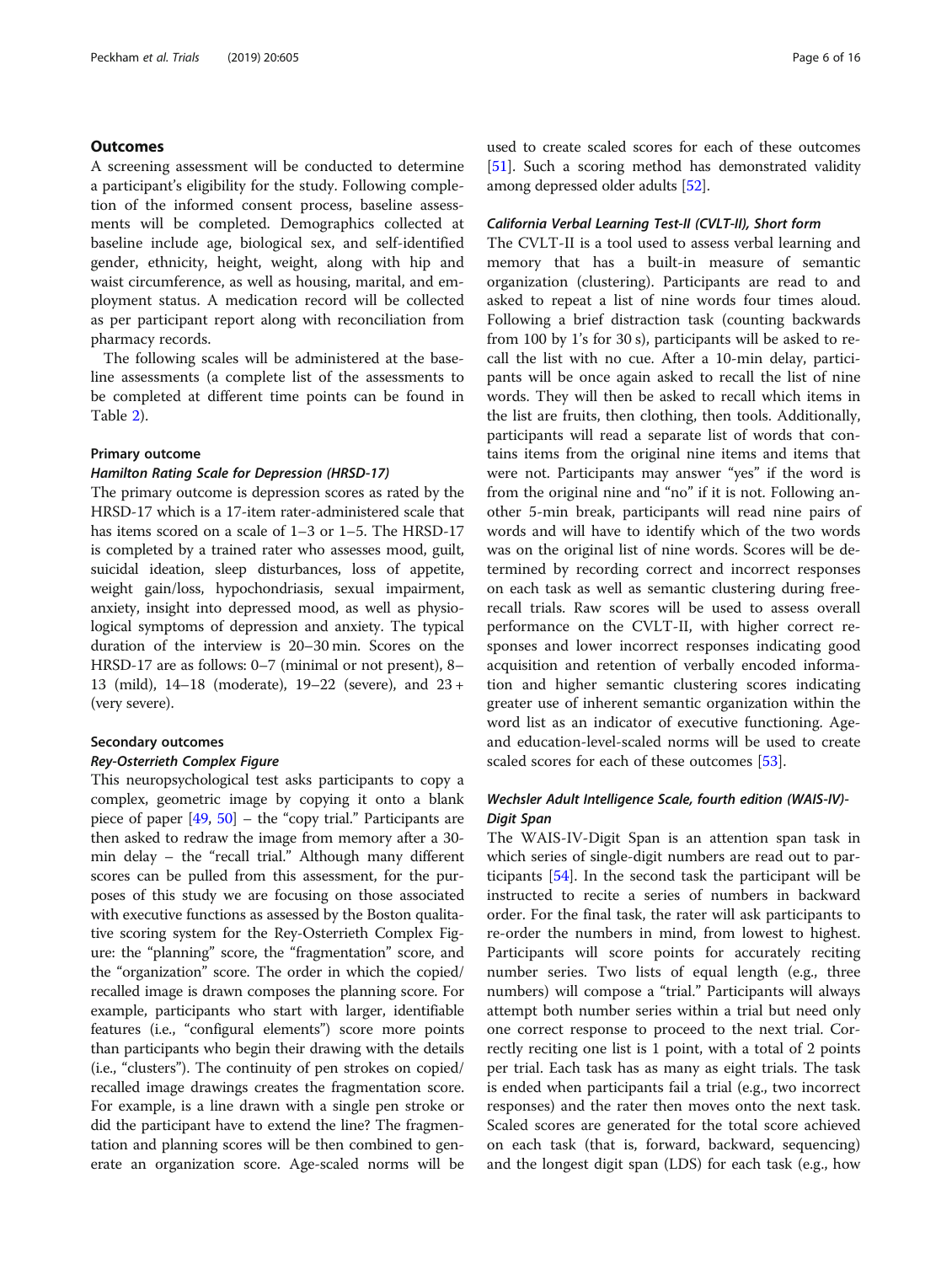## <span id="page-6-0"></span>Table 2 Primary and secondary outcome measures for all participants; weeks 0-26

| $\blacksquare$ a., and secondary categoric measures for an participantly<br>Evaluations | Enrollment | Randomization and interventions' start | Follow-ups |         |
|-----------------------------------------------------------------------------------------|------------|----------------------------------------|------------|---------|
|                                                                                         | Week 0     | Week 1                                 | Week 12    | Week 26 |
| Primary outcome: depression                                                             |            |                                        |            |         |
| HRSD-17                                                                                 | ✓          |                                        | ✓          |         |
| Secondary outcome: executive function                                                   |            |                                        |            |         |
| WAIS-IV-Digit Span                                                                      |            |                                        | ✓          |         |
| D-KEFS Verbal Fluency Test                                                              |            |                                        |            |         |
| California Verbal Learning Test-II, Short form                                          |            |                                        |            |         |
| Rey-Osterrieth Complex Figure-Copy Trial                                                |            |                                        |            |         |
| D-KEFS Color Word Test Conditions 1-3                                                   | J          |                                        | ✓          |         |
| Exploratory and screening measures:                                                     |            |                                        |            |         |
| To be administered by examiner:                                                         |            |                                        |            |         |
| MINI-COG                                                                                |            |                                        |            |         |
| PHQ-9                                                                                   |            |                                        | ✓          |         |
| ATHF                                                                                    |            |                                        |            |         |
| Mini International Neuropsychiatric Interview                                           |            |                                        |            |         |
| CIRS-G                                                                                  |            |                                        |            |         |
| CGI (Severity portion only)                                                             |            |                                        |            |         |
| CGI (entire scale)                                                                      |            |                                        |            |         |
| Athens Insomnia Scale                                                                   |            |                                        |            |         |
| MoCA (London only)                                                                      |            |                                        |            |         |
| WAIS-IV-Test of premorbid functioning                                                   |            |                                        |            |         |
| To be completed by participant:                                                         |            |                                        |            |         |
| FES-I (London only)                                                                     |            |                                        | ✓          |         |
| PHQ-9                                                                                   |            |                                        |            |         |
| GAD-7                                                                                   |            |                                        |            |         |
| GAI                                                                                     |            |                                        |            |         |
| WHO DAS 2.0                                                                             |            |                                        |            |         |
| EQ-5D-5 L                                                                               |            |                                        |            |         |
| <b>TTO</b>                                                                              |            |                                        |            |         |
| <b>TSES</b>                                                                             |            |                                        |            |         |
| PCI                                                                                     |            |                                        |            |         |
| SPWB                                                                                    |            |                                        |            |         |
| <b>FFMQ</b>                                                                             |            |                                        |            |         |
| Likert scale                                                                            |            |                                        |            |         |
| Participant-reported side effects                                                       |            |                                        | ✓          |         |
| Other data collected:                                                                   |            |                                        |            |         |
| Assessment of eligibility                                                               | ✓          |                                        |            |         |
| Informed consent                                                                        |            |                                        |            |         |
| rs-fMRI/MRI/sMRI (only if enrolled in MRI sub-study)                                    | J          |                                        | ✓          |         |
| Demographics (including medications)                                                    |            |                                        |            |         |
| Changes in demographics (including medications)                                         |            |                                        |            |         |
| Acti-watch <sup>a</sup> (Montreal only)                                                 |            |                                        |            |         |
| Gait (London only)                                                                      |            |                                        |            |         |
| Blood draw (London only)                                                                | ✓          |                                        | ✓          |         |
|                                                                                         |            |                                        |            |         |

<sup>a</sup>this measure is administered 2 weeks prior to week 0 and 2 weeks following week 12

MRI magnetic resonance imaging, *rs-fIMRI* resting state functional magnetic resonance imaging, *sMRI structural magnetic resonance imaging*, *PHQ-9* Patient Health<br>Questionnaire 9-item, ATHF Antidepressant Treatment Histo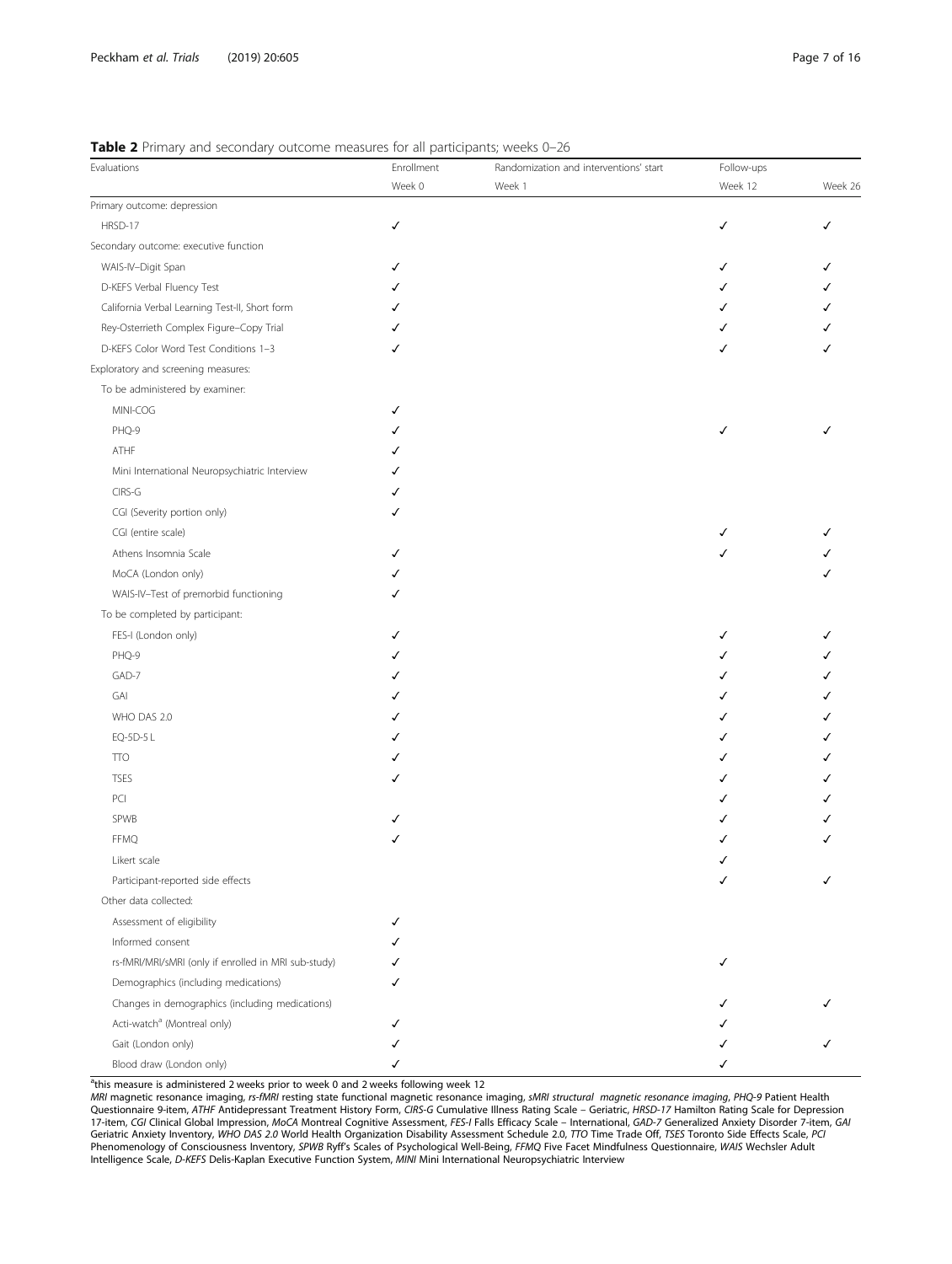many numbers are in the longest series they correctly responded to). We are also are generating a reliable digit span (RDS) score [[55\]](#page-14-0), which uses the number of digits read in the last trial for which they received a perfect score (both lists correctly recited: e.g., if there were four numbers in the last perfect trial, their  $RDS = 4$ ). Total scores range from 0 to 48.

## Delis-Kaplan Executive Function System (D-KEFS) Verbal Fluency Test

The Verbal Fluency Test of the D-KEFS asks participants to provide responses according to rules set out by three subtests [[56](#page-14-0)]. The first subtest, letter fluency, asks participants to name as many words as possible that begin with a certain letter in 60 s. Participants perform this task three separate times for three separate letters: "F," "A," and "S" (names, numbers, place names, and variations of the same word are not accepted as correct responses). The category fluency subtest asks participants to list as many items they can think of within a category in 60 s. Participants perform this task twice for two separate categories: "animals" and "boys' names." The final subtest is the category-switching task in which participants are asked to switch between naming fruits and naming furniture. Participants, once again, have 60 s to complete this task. Participants are given points for correctly provided responses and lose points for repetitions or set-loss errors (i.e., not adhering to the rules of the subtest). In the category-switching subtest participants are additionally scored on every successful "switch" they make from fruits to furniture. A scaled contrast score will be generated which compares letter fluency (total correct) and category fluency (total correct).

## D-KEFS Color-Word Interference Test

Three tasks from the Color-Word Interference Test of the D-KEFS will be administered to participants [[56](#page-14-0)]. The first test will ask participants to name color patches (red, green, or blue; "color-naming" task). The second will ask participants to read color names on a sheet ("red," "green, " or "blue," "word-reading" task). The third task asks participants to read a sheet with words on it printed in colored ink ("red," "green," or "blue"; "inhibition" task), and instructs participants to only name the ink color in which the words are printed (red, green, or blue) and not read the word; the ink color differs from the color names. Three raw scores are taken from each task: time to complete the task, incorrect responses, and corrected responses (e.g., if a participant says the wrong color or word but immediately corrects). Scaled scores will be generated for the completion times of the color-naming, wordreading, and inhibition tasks. Scaled scores for cumulative errors made by participants during the inhibition task will

also be generated. We will be using scores generated from the inhibition task in our analysis.

#### Exploratory outcomes

## Cumulative Illness Rating Scale-Geriatric (CIRS-G)

The CIRS-G is a standardized assessment system for evaluating all of the 14 body systems and the severity of illnesses with each [\[57](#page-14-0)]. Each are rated on a scale of 0–4; with 0 representing no issue to 4 representing severe problems with that system. Five scores are calculated for the scale; the total score, the total number of categories endorsed, the severity (ratio of total score/number of categories endorsed), and the number of categories at level 3 or level 4. A higher score for any of the five scores indicates greater problems or greater severity of problems with the various health systems [\[58](#page-14-0)].

### Patient Health Questionnaire 9-item (PHQ-9)

The PHQ-9 is a 9-item, self-rated measure of depression. Total scores indicate various levels of depression: 0–4, no depression; 5–9, mild depression; 10–14, moderate depression; 15–19, moderately severe depression; 20–27, severe depression [[59](#page-14-0), [60](#page-14-0)].

### Generalized Anxiety Disorder 7-item (GAD-7) scale

A 7-item (each scored 0–3) self-rated measure of anxiety, shown to be valid for use in the elderly. Scores range from 0 to 21. Higher scores indicate greater anxiety symptoms (5–9, mild anxiety; 10–14, moderate anxiety; 15–21 severe anxiety)  $[61]$ .

## Clinical Global Impression (CGI) scale

The CGI is a 3-item scale, psychiatric tool well validated to provide an overall assessment by a clinician of a participant's rating of illness severity  $(1 = normal to 7)$ = among the most severely ill patients), improvement/ change  $(1 = \text{very much improved to } 7 = \text{very much})$ worse), and therapeutic response  $(0 =$  marked improvement with no side effects to  $4 =$  unchanged or worse and side effects outweigh the therapeutic effects). No global score is generated [[62\]](#page-14-0).

## Athens Insomnia Scale

The Athens Insomnia Scale is an 8-item, self-rated measure of the extent of sleep difficulties with each item representing a different aspect of sleep (e.g., "Overall Quality of Sleep"). Ratings are from 0 to 4, with 0 being no difficulty with the item and 4 being the most difficulty with the item. Higher overall scores on this scale indicate higher difficulties with sleep [\[63\]](#page-14-0).

#### Acti-watch (Montreal site only)

Participants will be outfitted with a GENEActiv Original wrist-actigraphy device by Activinsights, Kimbolton,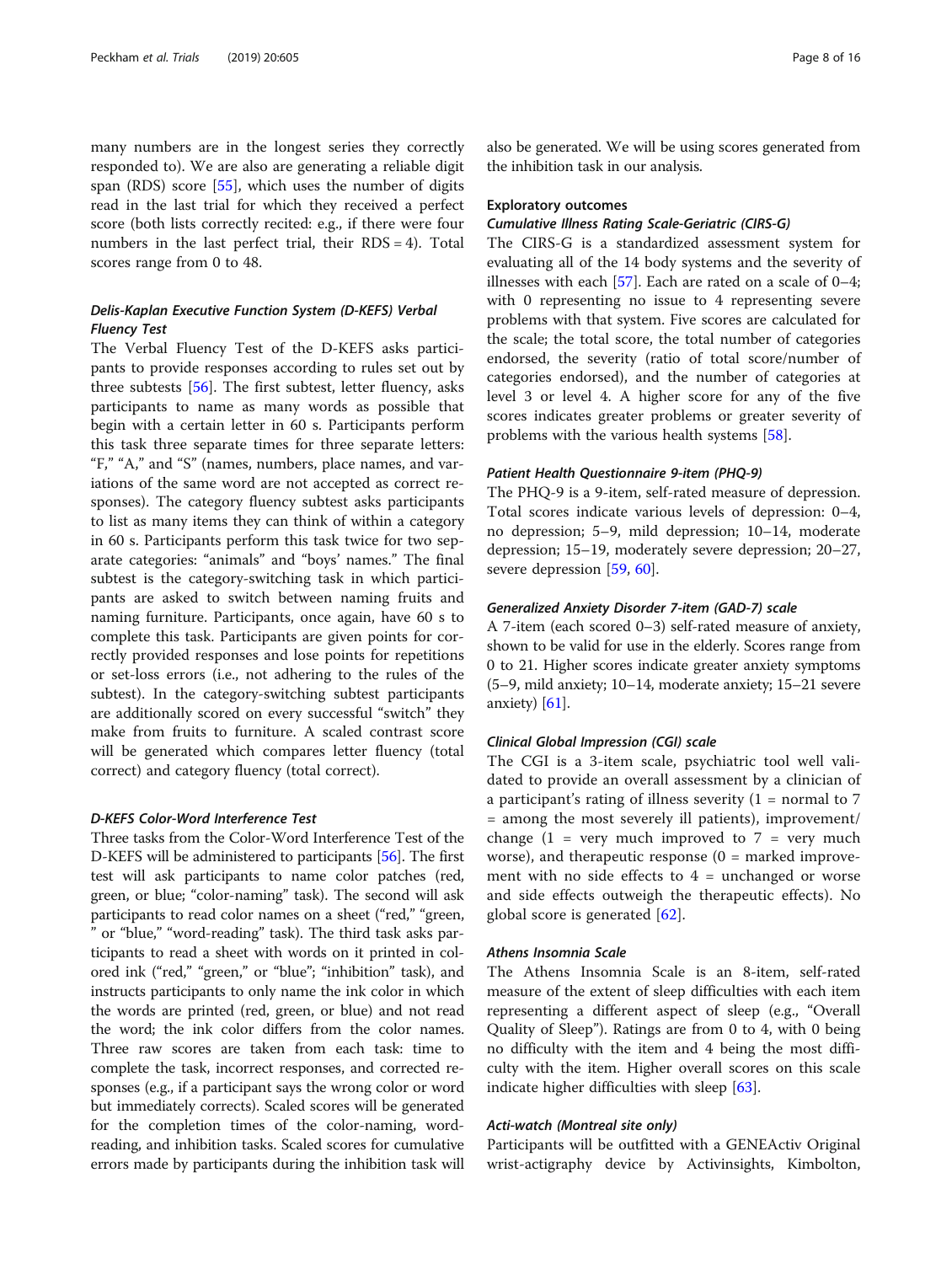Cambridgeshire, UK. Participants will wear the device in the 2 weeks preceding the beginning of the study intervention and for the 2 weeks following the end of the study intervention. At the end of these two time periods, we will evaluate anthropometric measures (body mass index, waist circumference). Using the GENEActiv Original software, a detailed hourly chart will be generated for each 2-week period reporting on sleep data for participants. This device will be in use at the Montreal (QC, Canada) site only.

## World Health Organization Disability Assessment Schedule 2.0 (WHODAS 2.0)

The WHODAS 2.0 is a 36-item, self-rated questionnaire assessing a participant's difficulties, due to physical- or mental-health issues, in various activities (e.g., "selfcare") over the past 30 days. Participants provide responses from 1 to 5, with 1 being "none" and 5 being "extreme or cannot do." Item raw scores, raw domain scores, and domain average scores (out of 5) are generated as well as a "General Disability Score (Total)" and a global average score (out of 5). Higher scores indicate greater difficulty with the item, the domain, overall, or on average [[64\]](#page-15-0).

#### EuroQol-5 Dimensions-5 Levels (EQ-5D-5 L)

The EQ-5D-5 L is a two-page, self-rated assessment of a participant's self-rated health state on that day. The first page asks participants to indicate how much difficulty they have in a health dimension (e.g., "mobility") using one of five levels: no problems, slight problems, moderate problems, severe problems, or extreme problems. Higher scores indicate greater severity of problems with a health dimension or overall. The second page asks participants to rate their current health state on a scale from 0 ("the worst health you can imagine") to 100 ("the best health you can imagine"). This section serves as a subjective measure of a participant's own health [\[65](#page-15-0)].

## Time Trade Off (TTO)

The TTO consists of one, self-rated question which asks participants to imagine that they have 10 years left to live. They may choose to live for 10 more years in their current state of health or give up some life years to live for a shorter period in perfect health. Participants will mark on a number line from 0 to 10 the number of years in full health that they feel is equivalent to their current state of health  $[66]$  $[66]$ .

## Toronto Side Effects Scale (TSES)

This 32-item scale asks about a broad variety of participant-reported side effects. The scale uses a 5 point Likert scale to assesses both the frequency  $(1 =$ "Not at all" to  $5 =$  "Everyday") and severity  $(1 =$  "No trouble" to  $5 =$  "Extreme trouble") of side effects. Frequency and severity scores for each item are then multiplied together to create an "'intensity" score. Higher overall scores on the TSES indicate greater intensity of side effects, but do not indicate which side effects compose the intensity [[67\]](#page-15-0).

## Montreal Cognitive Assessment (MoCA; London only)

The MoCA is a brief, 30-item measure of different cognitive abilities (e.g., visuospatial ability, short-term memory). The first task is a sequencing task which will ask participants to continue drawing a line following a number-to-letter pattern (e.g., 1 to A, 2 to B, etc.; the "trail-making" task). The second task will ask participants to copy a cube. The third will ask participants to draw a clock and to set the hands to 10 min past 11. The third task is an animal-naming task, in which participants will have to correctly identify depictions of a lion, rhinoceros, and camel. The remaining items include a variety of tasks: immediate and delayed word recall, attentional tasks, language tasks, abstraction tasks, and an orientation task. Total scores are generated by adding up scores from every task on the MoCA and range from 0 to 30, with scores above 26 indicating normal cognitive functioning [[68\]](#page-15-0).

#### Ryff's Scales of Psychological Well-Being (SPWB)

The SPWB is a self-report measure with 54 short questions that creates scores for six dimensions of psychological well-being: self-acceptance, the establishment of quality ties to others, a sense of autonomy, the pursuit of meaningful goals and a sense of purpose in life, and continued growth and development as a person. This measure is scored on a 6-point scale from "Strongly disagree" to "Strongly agree." These scales are regarded as separate dimensions of psychological well-being but can also be aggregated for a global score [\[69](#page-15-0)].

## Five Facet Mindfulness Questionnaire (FFMQ)

The FFMQ is a 29-item, self-rated questionnaire that examines five factors of mindfulness including observe, describe, act with awareness, non-judgmentality, and nonreactivity. Each question is scored from 1 (never or rarely true) to 5 (very often or always true). Total scores range from 29 to 145, with higher scores indicating greater overall mindfulness and higher scores within a factor indicating higher levels of that factor, in particular (e.g., the observe factor) [\[70\]](#page-15-0).

## Phenomenology of Consciousness Inventory (PCI)

The PCI is a self-report measure containing 53 items about an immediately preceding subjective experience, scored on 7-point scales between opposing statements. The items are organized into 21 scales that include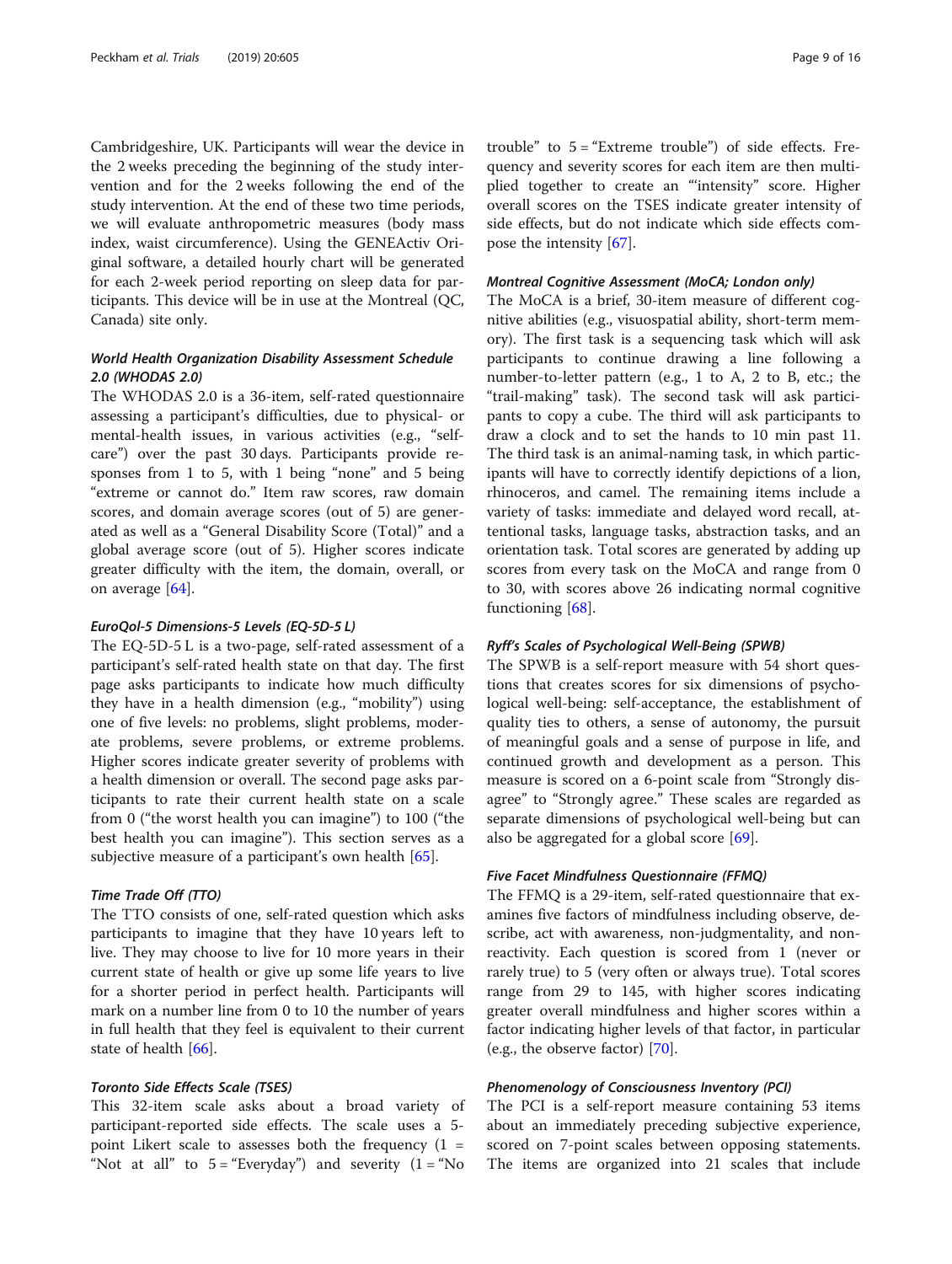altered states of awareness, self-awareness, altered experiences, volitional control, rationality, internal dialog, positive affect (which includes joy, love, and sexual excitement), negative affect (which includes anger, sadness, and fear), imagery, attention, memory, and arousal. Scores on the scales will be used to assess the degree to which a person has experienced an altered state of consciousness [\[71\]](#page-15-0).

## Blood draw

Two vials, approximately 10 ml, of whole blood will be taken from participants by individuals trained in handling and extracting biological samples. Samples will be labelled with a de-identified participant ID, packaged, and shipped to a secure blood bank located at Robarts Research Institute (RRI) in London, ON, to be analyzed at a later date. Samples will be centrifuged at RRI for plasma extraction within 6 days of collection and stored at − 85 °C. The samples will be sent via secure delivery services in London, ON, to ensure safety of samples and participant IDs. An enzyme-linked immunosorbent assay (ELISA) kit will be used to measure any number of blood-borne inflammatory markers. As such, levels of Creactive protein, interleukin (IL)-10, IL-1β, IL-6, tumor necrosis factor alpha (TNF- $α$ ), and epidermal growth factor-1 (EGF-1), may be measured. Indicators of the hypothalamus-pituitary-adrenal (HPA) axis activation and stress, such as cortisol, dehydroepiandrosterone, adrenaline, noradrenaline, and aldosterone levels, may also be tested.

## Brain scanning

A 7-Tesla MRI machine, located at RRI in London, ON, will be used to gather magnetic resonance spectroscopy (MRS), functional, and structural data of the hippocampi and the posterior cingulate cortices (PCCs), as well as fronto-striatal connectivity at the resting state. During the scanning session, instructions will be presented to the participant through MRI-compatible headphones. The scanning session will include: a three-dimensional Magnetization Prepared Rapid Acquisition Gradient Echo (MPRAGE) scan for structural measurements; 8 min of a T2 (echo planar imaging (EPI))-sequence during the eyesopen resting state; and a MRS from the hippocampal and PCC voxels collecting using simplified localization by adiabatic selecting refocusing (semi-LASER), in line with a previously established MRS protocol [\[72](#page-15-0)]. MRS will be used to measure levels of glutathione (GSH). Given the time for equipment set-up and scanning, scanning procedures are expected to take close to 1 h for completion.

#### Magnetic Resonance Environment Screening Form

This is a Western University Centre for Functional and Metabolic Mapping questionnaire that participants need

to complete if they wish to participate in the MRI portion of this study. It surveys surgical history as well as the presence of medical implants that may be impacted by MRI scanning (e.g., pacemakers) or otherwise problematic implants (e.g., metal implants).

## Falls Efficacy Scale – International (FES-I)

The FES-I is a 16-item, self-rated scale used to assess fear of falling. Participants are asked about their fear of falling while doing various daily tasks (e.g., "Going up or down stairs") and rate items on a scale of 1 ("Not concerned at all") to 4 ("Very concerned"). Scores range from 16 to 64, with higher scores indicating greater fear of falling [[73\]](#page-15-0).

#### Gait

Outcomes include mean stride length and mean gait velocity. Both stride length and gait speed will be measured using a GAITRite® portable walkway (CIR Systems Inc., Franklin, NJ, USA). This device utilizes embedded pressure sensors that electronically collect necessary information. Participants will be asked to walk along the walkway and perform various tasks in a single length of the device: (1) complete a normal walk down the walkway; (2) count backwards from 100 by 1; (3) name as many animals as possible; (4) count backwards from 100 by 7; and (5) walk as fast as possible without running down the walkway. A normal walking pace will be gathered using the device prior to the above tasks. This task will be completed at the London (ON, "Canada") site only and will be conducted in the Brain and Gait laboratory of Dr. Manuel Montero-Odasso, located at the Parkwood Institute in London, ON, Canada.

#### Medication adherence

Participants will be asked to remain on their antidepressant (or other prescribed) medications for the duration of the study. Adherence to this will be determined at each follow-up as participants will be asked if there have been any changes to medication. Information on the medication, dose, frequency, reason, start, and end date of all medications (over-the-counter, prescribed) will be collected.

#### Randomization and blinding

After baseline assessments, participants will be randomly assigned to the SSM or HEP arm of the study. Group allocation will be stratified by site (London or Montreal). Additionally, participants will be stratified to the presence of treatment resistance (TR) or not. Stratification and randomization will be conducted by an independent statistician based in London, ON. An independent member from administrative staff at the London site will receive the list of randomization and save it on a secure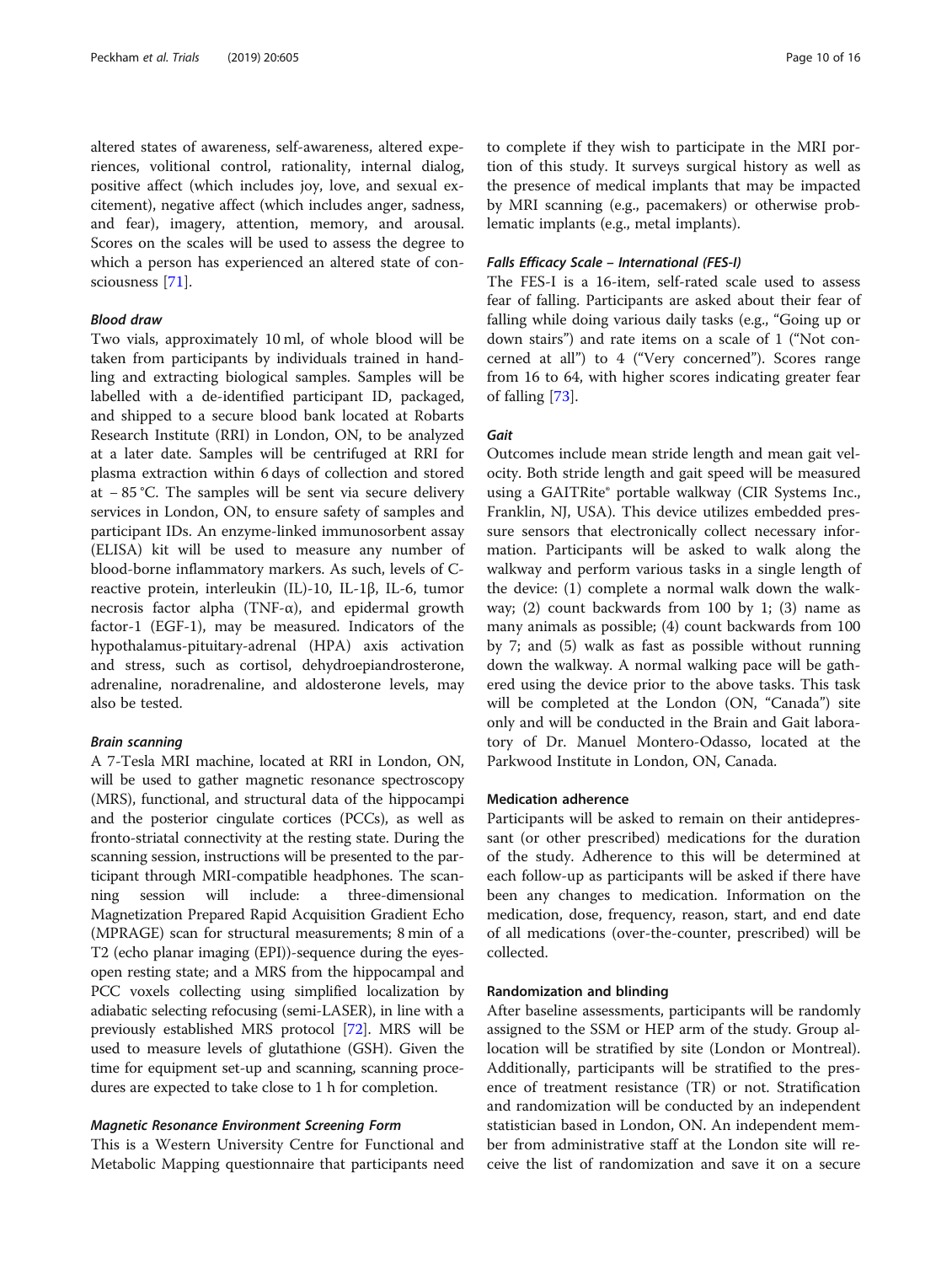electronic database with access available to the principal investigator (PI) only if the code needs to be broken in an emergency. This process will ensure that group allocation remains concealed from raters, clinicians and care providers. Due to the nature of the intervention being behavioral in nature, it is not possible to blind participants to study arm assignment.

Participants will be informed by telephone of group allocation by an administrative assistant not involved in the study. Alternatively, participants will be handed a sealed envelope (prepared by the same administrative assistant) by a research assistant.

## Interventions

The interventions will begin after 4–10 eligible participants (per intervention; 8–20 total) have been recruited into the study and have attended a baseline assessment session. Both interventions will require the attendance of 2-h training sessions over four consecutive days. Participants will also attend 1-h follow-up sessions once per week for the remaining 11 weeks and be asked to practice the trained technique at home for 40 min per day. "Practice logs" will be provided to participants to record their daily practice of the trained technique.

#### Sahaj Samadhi meditation (SSM) – intervention group

This is the experimental arm of the study. It will be delivered at both sites by trained, certified non-clinician instructors available from our collaborative partner, The Art of Living Foundation. During the first day of training, participants will learn the nature of meditation and then have a personal, guided meditation using a mantra, to be brought into their awareness, if the need arises. On days 2–4, there will be a focus on understanding the nature of the mind and the thoughts arising from it, additional guided meditation by the instructor(s), and a discussion of correct/incorrect meditation practices. The first 4 days of training will be 2 h each. Weekly follow-up sessions (1 h) will include 20 min of guided meditation practice. Participants will be trained and be able to discuss with instructors how to respond to the experiences that arise during meditation, what enhances or detracts from effective meditation, and review methods to support meditation at home. The uniqueness of SSM arises from the ultimate goal of quieting the mind until an individual is "aware of awareness." The goal of SSM is to attain a state of automatic self-transcendence. All SSM participants will be asked to practice SSM at their own homes, twice a day, for the duration of the study. Compliance with this request will be reviewed through assessment of daily practice logs given to all participants.

## Health Enhancement Program (HEP) – active control

The HEP has been designed as a manualized, active control in this study as well as other meditation-based intervention trials. This intervention will allow us to control for several non-specific factors found in a meditation group intervention such as group support/ morale, behavioral activation, reduction of stigma, facilitator attention, treatment duration, and time spent on at-home practice. Additionally, we will ensure that HEP matches the time commitment of SSM. The HEP modules will include information sessions on health promotion, healthy diet, self-care, music, and exercise. However, participants will not learn any breathing techniques or meditation. All HEP participants will also be asked to complete daily practice logs. Time commitments to the HEP are identical to those for SSM: 4 days of 2-h training sessions followed by 1-h follow-up sessions for 11 weeks, coupled with 40 min of daily athome practice.

#### Participant adherence to intervention

Daily practice logs will be provided to participants for them to fill out in their own time. Participants will log the days in which they practiced SSM/HEP techniques.

#### Statistical analysis

## Sample size

Recruitment is expected to occur over a 26- to 36-month period at a rate of two participants per week (total of  $n =$ 192). See Fig. [1](#page-4-0) for a schematic diagram. It is estimated that a sample of 192 participants will offer sufficient power for the primary outcome (HRSD-17). This sample size calculation is based on an estimated effect size from our pilot data from participants with LLD undergoing SSM or treatment as usual (TAU). Over the 12-week intervention, participants in the SSM group had significant change in HRSD-17 scores when compared to the TAU group (2.66 (95% CI 0.26 to 5.05) point greater reduction; Cohen's  $D = 0.61$ ,  $p = .030$ ). Assuming an average cluster size of 4–10 participants and a 1:1 allocation between the SSM and HEP groups, 192 participants will allow us to observe a 2.6-point difference in HRSD-17 scores between the two groups at a two-tailed  $\alpha$  = 0.05 and 1 – β = 0.80. A 2.5-point difference is considered to be clinically significant among consensus expert reports and the Food and Drug Administration (FDA) considers it a minimum standard [\[74](#page-15-0)]. A 16% rate of attrition for this study is a conservative estimate based on our previously observed 13% attrition rate in the SSM versus the TAU study. As such, it is predicted that approximately 160 of the planned 192 recruited participants will complete the study and we will still have adequate statistical power.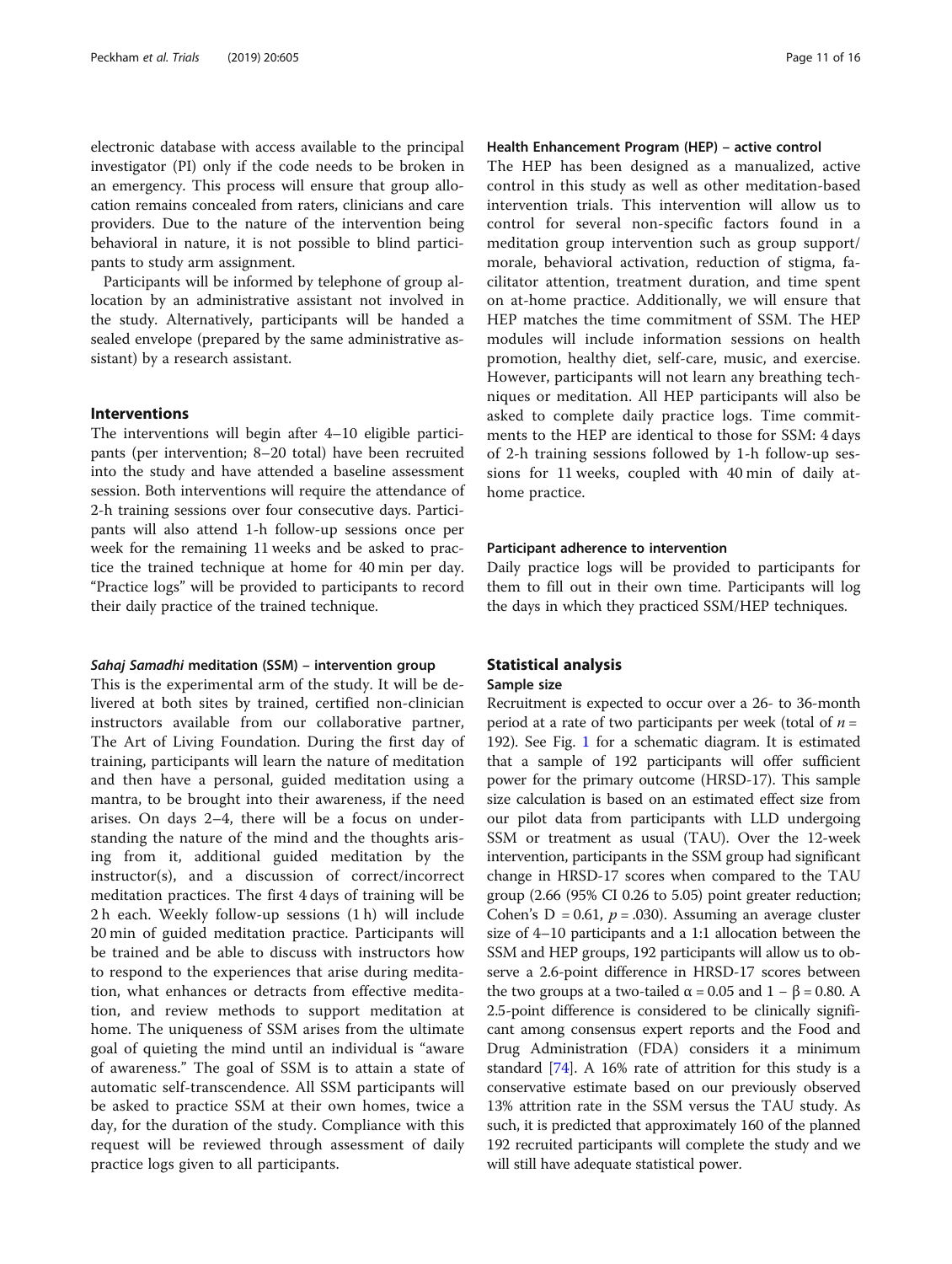## Primary outcomes

The HRSD-17 scores at baseline, 12-week, and 26-week follow-up of participants assigned to SSM and HEP will be compared using linear mixed models: 2 (SSM vs HEP)  $\times$  3 (0 weeks, 12 weeks, 26 weeks). This approach will account for the clustering of observations, since both SSM and HEP will be delivered in a group setting. Next, we will evaluate whether a greater proportion of participants assigned to SSM, compared to HEP, achieve depression remission (defined as a HRSD-17 score ≤ 7 at the 12-week follow-up) using generalized linear mixed models (hypothesis 1B).

## Secondary outcomes

Each measure of executive functioning will produce a Zscore from collected data. Z-scores will be compared using linear mixed models: 2 (SSM vs HEP)  $\times$  3 (0 weeks, 12 weeks, and 26 weeks). Z-scores for each of the executive functioning measure will be combined; the mean of the summated Z-scores will then be used to generate an overall Z-score for executive function.

#### Fidelity/confidentiality

Data will be collected and stored using Research Electronic Data Capture (REDCap), a secure, online data collection tool (access provided by Lawson Health Research Institute in London, ON). Raters will also use REDCap to administer assessments and capture participant data. For assessments that are required to be completed on paper forms (i.e., executive function measures), pertinent data (i.e., Z-scores) will be inputted by the research personnel into REDCap. For assessments that are selfrated, participants will complete a REDCap-generated survey. Collected data will be continually reviewed by the research staff to ensure accuracy of completion. All changes in REDCap will be automatically logged to ensure the fidelity and integrity of the study data. As RED-Cap is a secure, online data-entry and repository tool, it will be available for access in real time by researchers in both London, ON, and Montreal, QC.

### Participant retention efforts

Exit interviews will be conducted at week 12 for all withdrawn participants willing to attend. These exit interviews will include all week 12 study procedures. Study participants will be remunerated at a rate of CAD\$20 per assessment visit for the main study and CAD\$80 per visit if participating in the MRI sub-study. To prevent undue burden, participants will be offered regular breaks during study assessment procedures as well as flexibility of attending these procedures either over one whole day or two consecutive half days, based on their personal preference. It is expected that the baseline assessment procedure will need 6–8 h of participant time while follow-up assessments at 12 and 26 weeks will each be 4–6 h long. If a participant chooses to withdraw at any time during the study, they will be allowed to do so. However, the research staff will try and ascertain from the participant the reason for withdrawal and document these reasons. If a participant is unable to adhere completely with this study protocol, all reasonable efforts will be made to accommodate their needs and requests. If there is significant deviation (greater than 1 week from an expected assessment point), they will be considered as a withdrawal from the study. All such withdrawals and deviations will be recorded on REDCap.

## Training of research staff

Assessors will be trained by the PIs (AV and SR) and appropriate co-investigators at their respective sites on the delivery, administration, and recording of all study procedures and scales. Convergence of ratings will be tested via intraclass correlation coefficients (ICCs) for all raters at study commencement. Calculation of ICCs will be ongoing to ensure the fidelity and reliability of study results throughout the duration of the study.

#### Risk screening

Participants are asked about suicidal ideation at the very first appointment. Suicidal ideation, gestures, or any other behavior/thoughts/disclosures that may elevate the risk of suicide will be addressed by contacting the siteappropriate PI – both are trained psychiatrists – to determine participant risk. Participants are also screened for substance and alcohol abuse. Qualifying for either renders a participant ineligible as they would likely not be able to meaningfully participate in the intervention and may pose a risk to themselves or other participants should they be so dependent that they attend study intervention sessions under the influence of substances or alcohol. Any untoward adverse effects or deterioration in mental health posing as an imminent risk (e.g., elevated risk of suicide) – will be promptly brought to the attention of the site PIs for further assessment and/ or intervention.

### Focus groups

Participants will be invited to attend a focus group at the end of each study primary outcome assessment point (12 weeks). To evaluate the information gathered from the focus group at the end of the intervention, a thematic analysis of the transcripts from the focus group will be conducted. Transcribed responses will be divided into "recording units," which will consist of groupings of words or sentences corresponding to one category. Five predetermined content categories will be analyzed using a content-analysis grid containing five content categories, including: intervention/program environment, clinicians,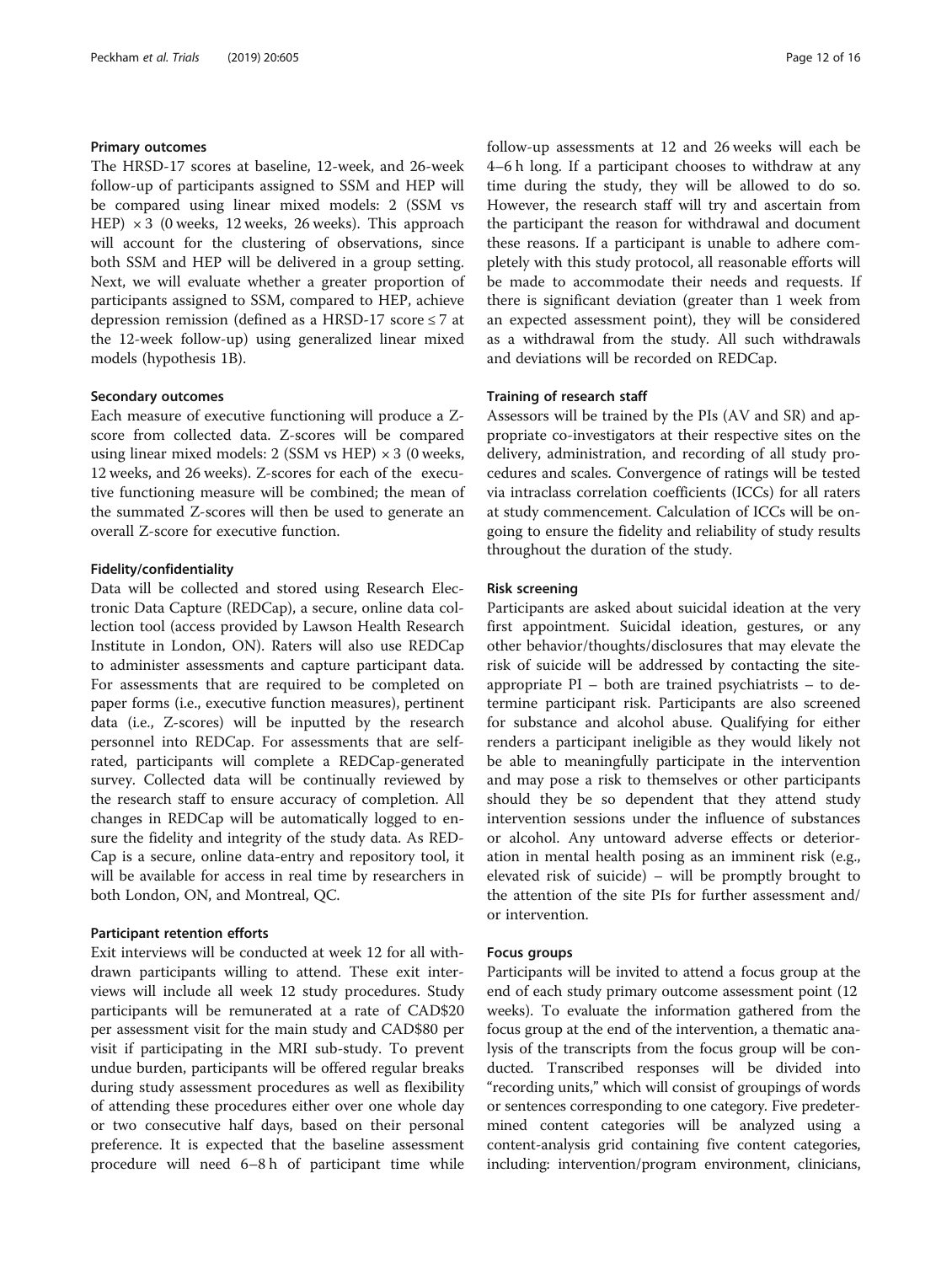intervention, program organization, and general comments about the program. Attained information from these transcripts will serve to improve interventions, study processes, and further reduce any possible risk to participants.

## **Discussion**

The current protocol describes a newly funded research project which will assess the efficacy of SSM compared to HEP in reducing depressive symptoms, improving neuropsychological symptoms as well as inform key neurobiological mechanisms of action. This study builds on our previous RCT of SSM compared to TAU which found that SSM had three times higher remission rates (40.0% vs 16.3%; odds ratio, 3.36; 95% CI 1.06–10.64;  $p = 0.040$ ), as an augmentation strategy compared to TAU alone, in patients with LLD. Additionally, SSM was found to be easy to learn, can be taught to a group, and is scalable. As such, SSM can, therefore, be positioned to be offered as an augmentation therapy to TAU for individuals with LLD and TR-LLD [\[37](#page-14-0), [39](#page-14-0)].

This study protocol describes the use of an activecontrol group, rater blinding, and validated tools to collect depression-related data, executive function scores, as well as a number of exploratory outcome measures. Our study protocol should allow us to collect this data reliably and with a high degree of fidelity. This protocol offers a brief outline of the planned study procedures. We hope to not only assess the effects of SSM through a rigorously designed RCT including an active-control group, but also to collect crucial initial data (e.g., neuroimaging and serum biomarkers) regarding the mechanisms of action of this intervention. If we find positive effects of SSM, it will offer a better understanding of the extent of response with SSM and/or an active-control intervention, HEP.

Our extensive battery of assessments will allow us to measure neuropsychological changes associated with the effects of SSM and/or HEP. In addition, we will be able to assess the effects on other key pathophysiological variables, including the planning and organization components of executive function, gait, sleep, mindfulness, consciousness, structural, functional, and MRS imaging (details available on request), as well as measurement of anti-inflammatory markers.

Our battery of neuropsychological tests and neuroimaging of brain regions associated with executive function [[33\]](#page-14-0) may aid future studies in better understanding the potential benefits of SSM and/or HEP on these processes and systems. Our selection of key executive function tasks is inclusive and gives adequate priority to the assessment of planning and organization, key cognitive domains affected in LLD and TR-LLD [\[20\]](#page-14-0). Our study protocol will also allow us to correlate changes, if any, in

GSH, with simultaneous changes in brain volume and functional imaging in the hippocampi and the PCCs. To our knowledge, this is the first time that a comprehensive neuropsychological and neuroimaging battery is being offered in patients with LLD and/or TR-LLD receiving a meditation-based intervention. Findings from this study could hence potentially lead to a better understanding of the link between neuroinflammation and brain changes associated with LLD.

By examining other physiological outcomes, such as gait, consciousness, sleep, and blood inflammatory markers, we will be building on our understanding of how LLD affects a number of key central and peripheral organ functions.

Overall, if the planned study is successful, there would be evidence to support SSM as an augmentation to TAU among older adults with LLD and/or TR-LLD. The other main benefits of this study would be to offer valuable insight into the potential applicability as well as mechanism of action of SSM in routine clinical practice. Future studies could examine the cost-effectiveness of this intervention.

## Conclusion

Our trial could help in definitively demonstrating the efficacy of SSM in improving symptoms of LLD when compared to an active-control group that accounts for receiving care and social support in a group setting. Additionally, our neuropsychological, neurobiological, and physiological outcomes could help inform our understandings of the mechanisms and comorbidities of LLD, as well as its biological basis.

#### Trial status

This protocol manuscript is based on an internal protocol document: "Alternative Treatments to Help Late-Life Depression Study Protocol" (version 2; 13 June 2018). This document is the first version, last edited on 30 January 2019. Recruitment began in late June 2018 and is expected to be completed in June of 2020.

#### Trial progress

As of 22 July 2019, 44 participants have been enrolled in the study. Twenty-six participants have completed the study, seven participants are currently undergoing the study intervention, and 11 participants have withdrawn from the study.

#### Abbreviations

ASTM: Automatic self-transcendental meditation; ATHF: Antidepressant Treatment History Form; CGI: Clinical Global Impression; CIRS-G: Cumulative Illness Rating Scale-Geriatric; CVLT-II: California Verbal Learning Test-II; D-KEFS: Delis-Kaplan Executive Function System; EGF-1: Epidermal growth factor-1; ELISA: Enzyme-linked immunosorbent assay; EPI: Echo planar image; EQ-5D-5 L: EuroQol-5 Dimensions-5 Levels; FES-I: Falls Efficacy Scale – International; FFMQ: Five Facet Mindfulness Questionnaire; GAD-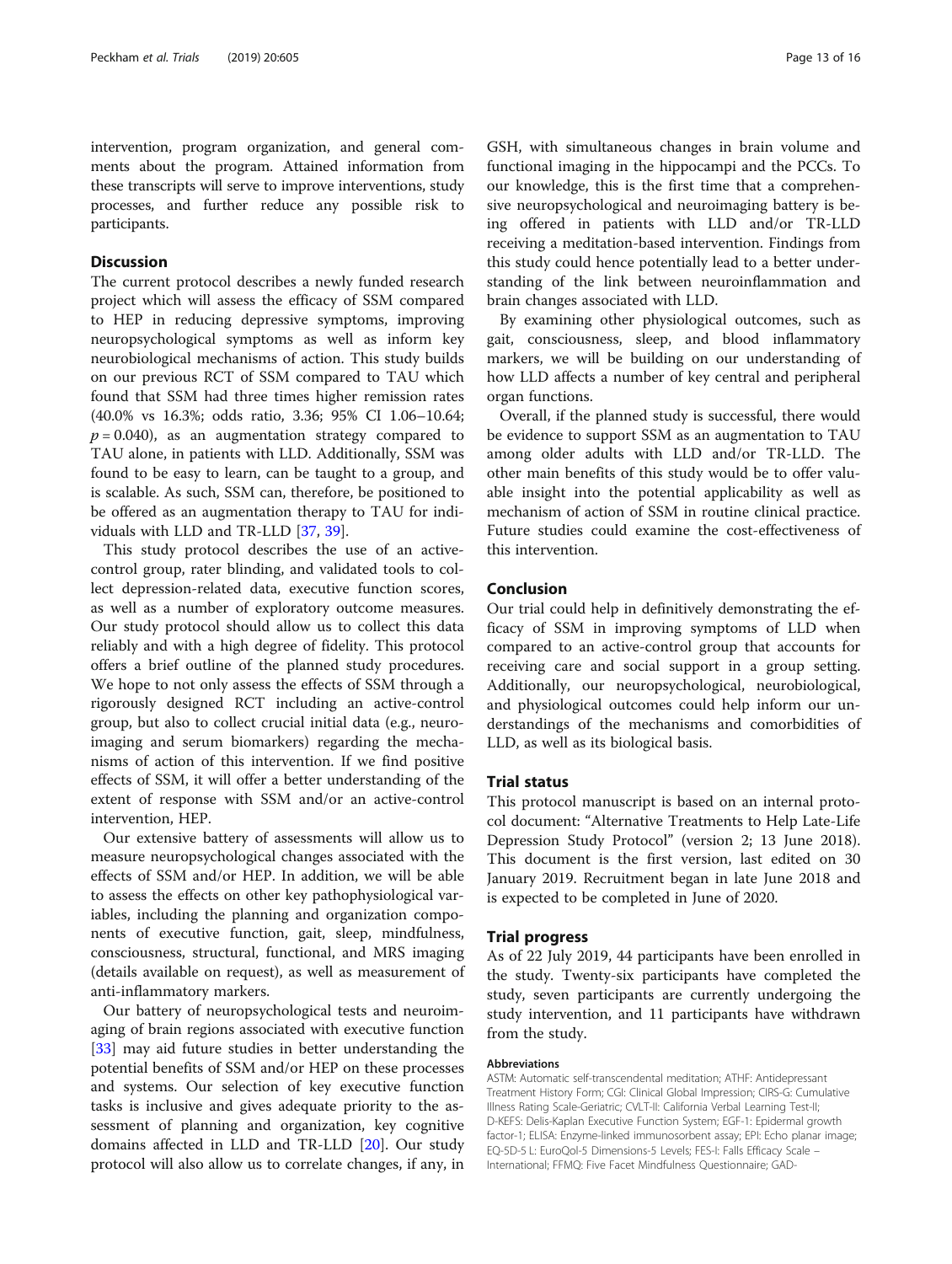<span id="page-13-0"></span>7: Generalized Anxiety Disorder 7-item; GSH: Glutathione; HEP: Health Enhancement Program; HPA: Hypothalamus-pituitary-adrenal; HRSD-17: Hamilton Rating Scale for Depression; ICC: Intraclass correlation coefficient; IL: Interleukin; LDS: Longest digit span; LLD: Late-life depression; LOI: Letter of information; MINI: Mini International Neuropsychiatric Interview; MoCA: Montreal Cognitive Assessment; MPRAGE: Magnetization Prepared Rapid Acquisition Gradient Echo; MRI: Magnetic resonance imaging; MRS: Magnetic resonance spectroscopy; PCC: Posterior cingulate cortex; PCI: Phenomenology of Consciousness Inventory; PHQ-9: Patient Health Questionnaire 9-item; RCT: Randomized controlled trial; RDS: Reliable digit span; REDCap: Research Electronic Data Capture; RRI: Robarts Research Institute; SPWB: Ryff's Scales of Psychological Well-Being; SSM: Sahaj Samadhi meditation; SSRI: Serotonin-reuptake inhibitors; TAU: Treatment as usual; TNFα: Tumor necrosis factor alpha; TR: Treatment resistance; TR-LLD: Treatmentresistant late-life depression; TSES: Toronto Side Effects Scale; TTO: Time Trade Off; WAIS-IV: Wechsler Adult Intelligence Scale, fourth edition; WHODAS 2.0: World Health Organization Disability Assessment Schedule 2.0

#### Acknowledgements

Not applicable.

#### Authors' contributions

SBP is a senior research assistant for the Geriatric Mood Disorders Laboratory and at Lawson Health Research Institute, London Health Sciences Centre, in London, ON, Canada. SBP has led in the creation of this manuscript: writing, background literature review, creation of the figure and tables, as well as ensuring adherence to journal guidelines. EI is a research coordinator for the Geriatric Mood Disorders Laboratory and at Lawson Health Research Institute, London Health Sciences Centre, in London, ON, Canada. EI co-authored the original protocol on which this manuscript is based. EI has also contributed to writing this protocol and providing additional literature for reference. MN is a clinical research associate at the McGill Meditation and Mind-Body Medicine Research Clinic (MMMM-RC) in addition to being a member of the Geri-PARTy Research Group, Department of Psychiatry, Jewish General Hospital, Montreal, QC, Canada. MN co-authored the original protocol on which this manuscript is based. KO is a Master's student at Western University, London, ON, Canada, who has contributed to the development of the neuroimaging procedures found in this paper. LP is an associate professor of psychiatry and neurosciences at Western University, London, ON, Canada, who has played a key role in oversight and development of the neuroimaging procedures found in this paper. JG is the Associate Director at Robarts Research Institute, Western University, London, ON, Canada, who has provided his expertise in developing the neuroimaging procedures discussed in this paper. JG will also be providing ongoing support to the study with regards to neuroimaging. JT is a neuroimaging specialist with affiliations at Western University, St. Joseph's Health Care, and Lawson Health Research Institute in London, ON, Canada. In addition to JG, JT will be providing support for the neuroimaging piece of this research study. AL is a clinical neuropsychologist at London Health Sciences Centre, London, ON, Canada, who chose

#### Funding

This project is funded by the Canadian Institutes of Health Research (CIHR; Application #389099). The CIHR had no role in the design of the study or in the writing of this manuscript. Additionally, there is no role for the CIHR in any collection, analysis, or interpretation of data.

#### Availability of data and materials

Not applicable.

#### Ethics approval and consent to participate

This study has been approved by the Research Ethics Boards at the University of Western Ontario Health Sciences Ethics Board (ethics #111774), London, ON and the McGill University University's Douglas Mental Health University Institute Research Ethics Board (ethics #USMD-18/12) at Montreal, QC.

Informed consent will be obtained from all study participants by trained research staff in both London, ON and Montreal, QC in accordance with these sites' respective governing ethics boards' guidelines.

#### Consent for publication

Not applicable.

#### Competing interests

LP receives book royalties from Oxford University Press and income from the SPMM MRCPsych course. He has received investigator-initiated educational grants from Otsuka Canada and Janssen Canada in the last 2 years as well as speaker fees from the Canadian Psychiatric Association in 2018 and Otsuka Canada in 2017.

The other authors have no competing interests to report.

#### Author details

<sup>1</sup>Geriatric Mood Disorders Laboratory, Lawson Health Research Institute, London Health Sciences Centre, London, ON, Canada. <sup>2</sup>McGill Meditation and Mind-Body Medicine Research Clinic (MMMM-RC), Jewish General Hospital, Montréal, QC, Canada. <sup>3</sup>Geri-PARTy Research Group, Department of Psychiatry, Jewish General Hospital, Montréal, QC, Canada. <sup>4</sup>Western University, London, ON, Canada. <sup>5</sup>Department of Psychiatry, Schulich School of Medicine and Dentistry, Western University, London, ON, Canada. <sup>6</sup>Robarts Research Institute, Western University, London, ON, Canada. <sup>7</sup>Imaging Division, Lawson Health Research Institute, London, ON, Canada. <sup>8</sup>Department of Medical Biophysics and Medical Imaging, Western University London, ON, Canada. <sup>9</sup>Department of Diagnostic Imaging, St. Joseph's Health Care, London, ON, Canada. 10London Health Sciences Centre, #A2-607, Victoria Hospital, LHSC, 800 Commissioners Road East, N6A 5W9 London, ON, Canada. 11Department of Epidemiology and Biostatistics, Schulich School of Medicine and Dentistry, Western University, London, ON, Canada. <sup>12</sup>Schulich Interfaculty Program in Public Health, Schulich School of Medicine and Dentistry, Western University, London, ON, Canada. <sup>13</sup>Department of Psychology, King's University College, Western University, London, ON, Canada.

#### Received: 21 February 2019 Accepted: 25 August 2019 Published online: 24 October 2019

#### References

- 1. World Health Organization. Ageing and Health. 2018.
- 2. National Center for Health Statistics.Health, United States, 2015: With Special Feature on Racial and Ethnic Health Disparities. Hyattsville, MD. 2016.
- 3. Ortman, Jennifer M., Victoria A. Velkoff, and Howard Hogan. An Aging Nation: The Older Population in the United States, Current Population Reports,P25-1140. U.S. Census Bureau, Washington, DC. 2014.
- 4. Statistics Canada. Table 052–0005: projected population, by projection scenario, age and sex, as of July 1, Canada, provinces and territories. 2014.
- 5. World Health Organization. Mental health of older adults. 2017.
- 6. Steffens DC, Fisher GG, Langa KM, Potter GG, Plassman BL. Prevalence of depression among older Americans: the Aging, Demographics and Memory Study. Int Psychogeriatr. 2009;21(5):879–88.
- 7. Knöchel C, Alves G, Friedrichs B, Schneider B, Schmidt-Rechau A, Wenzler S, et al. Treatment-resistant late-life depression: challenges and perspectives. Curr Neuropharmacol. 2015;13(5):577–91.
- 8. Smit F, Ederveen A, Cuijpers P, Deeg D, Beekman A. Opportunities for cost-effective prevention of late-life depression: an epidemiological approach. Arch Gen Psychiatry. 2006;63(3):290–6.
- 9. Luppa M, König HH, Heider D, Leicht H, Motzek T, Schomerus G, et al. Direct costs associated with depressive symptoms in late life: a 4.5-year prospective study. Int Psychogeriatr. 2013;25(2):292–302.
- 10. Vasiliadis HM, Dionne PA, Préville M, Gentil L, Berbiche D, Latimer E. The excess healthcare costs associated with depression and anxiety in elderly living in the community. Am J Geriatr Psychiatry. 2013;21(6):536–48.
- 11. Snow CE, Abrams RC. The indirect costs of late-life depression in the United States: a literature review and perspective. Geriatrics. 2016;1(4):30.
- 12. Nelson JC, Delucchi K, Schneider LS. Efficacy of second generation antidepressants in late-life depression: a meta-analysis of the evidence. Am J Geriatr Psychiatry. 2008;16(7):558–67.
- 13. Krishna M, Jauhari A, Lepping P, Turner J, Crossley D, Krishnamoorthy A. Is group psychotherapy effective in older adults with depression? A systematic review. Int J Geriatr Psychiatry. 2011;26(4):331–40.
- 14. Myhr G, Payne K. Cost-effectiveness of cognitive-behavioural therapy for mental disorders: implications for public health care funding policy in Canada. Can J Psychiatr. 2006;51(10):662–70.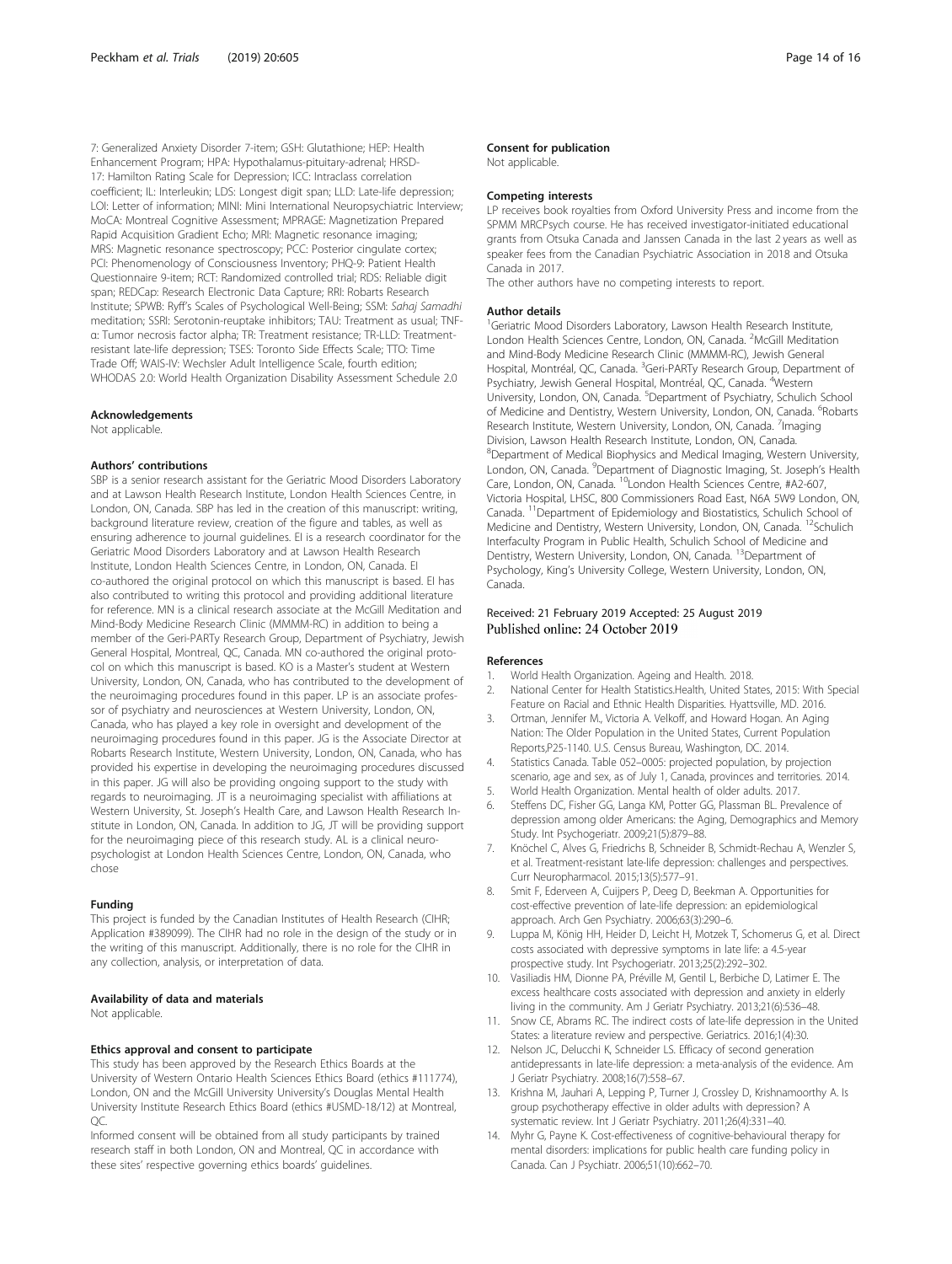- <span id="page-14-0"></span>15. Ownby RL, Crocco E, Acevedo A, John V, Loewenstein D. Depression and risk for Alzheimer disease: systematic review, meta-analysis, and metaregression analysis. Arch Gen Psychiatry. 2006;63(5):530–8.
- 16. Diniz BS, Butters MA, Albert SM, Dew MA, Reynolds CF. Late-life depression and risk of vascular dementia and Alzheimer's disease: systematic review and metaanalysis of community-based cohort studies. Br J Psychiatry. 2013;202(5):329–35.
- 17. Butters MA, Whyte EM, Nebes RD, Begley AE, Dew MA, Mulsant BH, et al. The nature and determinants of neuropsychological functioning in late-life depression. Arch Gen Psychiatry. 2004;61(6):587–95.
- 18. Bhalla RK, Butters MA. Cognitive functioning in late life depression. BCMJ. 2011;53(7):4.
- 19. Koenig AM, Bhalla RK, Butters MA. Cognitive functioning and late-life depression. J Int Neuropsychol Soc. 2014;20(5):461–7.
- 20. Disabato BM, Sheline YI. Biological basis of late life depression. Curr Psychiatry Rep. 2012;14(4):273–9.
- 21. Hurd MD, Martorell P, Delavande A, Mullen KJ, Langa KM. Monetary costs of dementia in the United States. N Engl J Med. 2013;368(14):1326–34.
- 22. Toane EB. The Transcendental Meditation program. Can Med Assoc J. 1976;114(12):1095–6.
- 23. Byers AL, Yaffe K, Covinsky KE, Friedman MB, Bruce ML. High occurrence of mood and anxiety disorders among older adults: The National Comorbidity Survey Replication. Arch Gen Psychiatry. 2010;67(5):489–96.
- 24. Jevning R, Wilson AF, Davidson JM. Adrenocortical activity during meditation. Horm Behav. 1978;10(1):54–60.
- 25. Schneider RH, Alexander CN, Staggers F, Orme-Johnson DW, Rainforth M, Salerno JW, et al. A randomized controlled trial of stress reduction in African Americans treated for hypertension for over one year. Am J Hypertens. 2005;18(1):88–98.
- 26. Rubenstein LZ. Falls in older people: epidemiology, risk factors and strategies for prevention. Age Ageing. 2006;35(Suppl 2):ii37–41.
- 27. Kerse N, Flicker L, Pfaff JJ, Draper B, Lautenschlager NT, Sim M, et al. Falls, depression and antidepressants in later life: a large primary care appraisal. PLoS One. 2008;3(6):e2423.
- 28. Anstey KJ, Burns R, von Sanden C, Luszcz MA. Psychological well-being is an independent predictor of falling in an 8-year follow-up of older adults. J Gerontol B Psychol Sci Soc Sci. 2008;63(4):P249–P57.
- 29. Miller AH, Maletic V, Raison CL. Inflammation and its discontents: the role of cytokines in the pathophysiology of major depression. Biol Psychiatry. 2009;65(9):732–41.
- 30. Black DS, Cole SW, Irwin MR, Breen E, St Cyr NM, Nazarian N, et al. Yogic meditation reverses NF-κB and IRF-related transcriptome dynamics in leukocytes of family dementia caregivers in a randomized controlled trial. Psychoneuroendocrinology. 2013;38(3):348–55.
- 31. Kim SM, Park JM, Seo HJ. Effects of mindfulness-based stress reduction for adults with sleep disturbance: a protocol for an update of a systematic review and meta-analysis. Syst Rev. 2016;5:51.
- 32. Park JM, Choi IR. The effect of K-MBSR program on stress, stress coping style, depression, anger and sleep of middle aged women. J Korean Acad Nurs. 2016;46(2):194–206.
- 33. Bremner JD, Narayan M, Anderson ER, Staib LH, Miller HL, Charney DS. Hippocampal volume reduction in major depression. Am J Psychiatry. 2000;157(1):115–8.
- 34. Treadway MT, Waskom ML, Dillon DG, Holmes AJ, Park MTM, Chakravarty MM, et al. Illness progression, recent stress, and morphometry of hippocampal subfields and medial prefrontal cortex in major depression. Biol Psychiatry. 2015;77(3):285–94.
- 35. Kurth F, Cherbuin N, Luders E. Reduced age-related degeneration of the hippocampal subiculum in long-term meditators. Psychiatry Res. 2015;232(3):214–8.
- 36. Irwin MR, Olmstead R, Carrillo C, Sadeghi N, Breen EC, Witarama T, et al. Cognitive behavioral therapy vs. Tai Chi for late life insomnia and inflammatory risk: a randomized controlled comparative efficacy trial. Sleep. 2014;37(9):1543–52.
- 37. Ionson E, Limbachia J, Rej S, Puka K, Newman RI, Wetmore S, et al. Effects of Sahaj Samadhi Meditation on heart rate variability and depressive symptoms in patients with late-life depression: a randomized controlled trial. BJPsych. Accepted, in press.
- 38. Prathikanti S, Rivera R, Cochran A, Tungol JG, Fayazmanesh N, Weinmann E. Treating major depression with yoga: a prospective, randomized, controlled pilot trial. PLoS One. 2017;12(3):e0173869.
- 39. Vasudev A, Arena A, Burhan AM, Ionson E, Hirjee H, Maldeniya P, et al. A training programme involving automatic self-transcending meditation in

late-life depression: preliminary analysis of an ongoing randomised controlled trial. BJPsych Open. 2016;2(2):195–8.

- 40. Vasudev A, Torres-Platas G, Kerfoot K, Ref S. A systematic review of meditative practices in late life mood and cognitive problems. Am J Geriatric Psychiatry. In press.
- 41. Marciniak R, Sheardova K, Cermáková P, Hudeček D, Sumec R, Hort J. Effect of meditation on cognitive functions in context of aging and neurodegenerative diseases. Front Behav Neurosci. 2014;8:17.
- 42. Infante JR, Peran F, Rayo JI, Serrano J, Domínguez ML, Garcia L, et al. Levels of immune cells in transcendental meditation practitioners. Int J Yoga. 2014;7(2):147–51.
- 43. Lecrubier Y, Sheehan DV, Weiller E, Amorim P, Bonora I, Harnett-Sheehan K, et al. The Mini International Neuropsychiatric Interview (MINI). A short diagnostic structured interview: reliability and validity according to the CIDI. Eur Psychiatry. 1997;12(5):224–31.
- 44. Zimmerman M, Martinez JH, Young D, Chelminski I, Dalrymple K. Severity classification on the Hamilton Depression Rating Scale. J Affect Disord. 2013;150(2):384–8.
- 45. Hamilton M. A rating scale for depression. J Neurol Neurosurg Psychiatry. 1960;23:56–62.
- 46. Kocsis JH, Gelenberg AJ, Rothbaum B, Klein DN, Trivedi MH, Manber R, et al. Chronic forms of major depression are still undertreated in the 21st century: systematic assessment of 801 patients presenting for treatment. J Affect Disord. 2008;110(1–2):55–61.
- 47. Rogal SS, Dew MA, Fontes P, DiMartini AF. Early treatment of depressive symptoms and long-term survival after liver transplantation. Am J Transplant. 2013;13(4):928–35.
- 48. Treviño LA, Ruble MW, Treviño K, Weinstein LM, Gresky DP. Antidepressant medication prescribing practices for treatment of major depressive disorder. Psychiatr Serv. 2017;68(2):199–202.
- 49. Rey A. L'examen psychologique dans les cas d'encéphalopathie traumatique. (Les problems.) [The psychological examination in cases of traumatic encepholopathy. Problems]. Arch Psychologie. 1941;28:215–85.
- 50. Osterrieth PA. Filetest de copie d'une figure complex: contribution a l'etude de la perception et de la memoire [The test of copying a complex figure: a contribution to the study of perception and memory]. Arch Psychol. 1944;30:286–356.
- 51. Stern RA, Singer EA, Duke LM, Singer NG, Morey CE, Daughtrey EW, et al. The Boston qualitative scoring system for the Rey-Osterrieth complex figure: description and interrater reliability. Clin Issues. 1994; 8(3):309–22.
- 52. Elderkin-Thompson V, Boone KB, Kumar A, Mintz J. Validity of the Boston qualitative scoring system for the Rey-Osterrieth complex figure among depressed elderly patients. J Clin Exp Neuropsychol. 2004;26(5):598–607.
- 53. Delis DC, Kramer JH, Kaplan E, Ober BA. California Verbal Learning Test—Second Edition. San Antonio: Psychological Corporation; 2000.
- 54. Wechsler D. Wechsler Adult Intelligence Scale (4th edition). San Antonio: Psychological Corporation; 2008.
- 55. Webber TA, Soble JR. Utility of various WAIS-IV Digit Span indices for identifying noncredible performance validity among cognitively impaired and unimpaired examinees. Clin Neuropsychol. 2018;32(4):657–70.
- 56. Delis DC, Kaplan E, Kramer JH. Delis-Kaplan Executive Function System: Technical Manual. San Antonio: Harcourt Assessment Company; 2001.
- 57. Linn BS, Linn MW, Gurel L. Cumulative Illness Rating Scale. J Am Geriatr Soc. 1968;16(5):622–6.
- 58. Miller MD, Towers A. A Manual of Guidelines for Scoring the Cumulative Illness Rating Scale for Geriatrics (CIRS-G). Pittsburgh; 1991. p. 31.
- 59. Kroenke K, Spitzer RL, Williams JB, Löwe B. The Patient Health Questionnaire Somatic, Anxiety, and Depressive Symptom Scales: a systematic review. Gen Hosp Psychiatry. 2010;32(4):345–59.
- 60. Kroenke K, Spitzer RL, Williams JB. The PHQ-9: validity of a brief depression severity measure. J Gen Intern Med. 2001;16(9):606–13.
- 61. Spitzer RL, Kroenke K, Williams JB, Löwe B. A brief measure for assessing generalized anxiety disorder: the GAD-7. Arch Intern Med. 2006;166(10):1092–7.
- 62. Busner J, Targum SD. The Clinical Global Impressions Scale: applying a research tool in clinical practice. Psychiatry (Edgmont). 2007;4(7):28–37.
- 63. Soldatos CR, Dikeos DG, Paparrigopoulos TJ. Athens Insomnia Scale: validation of an instrument based on ICD-10 criteria. J Psychosom Res. 2000;48(6):555–60.